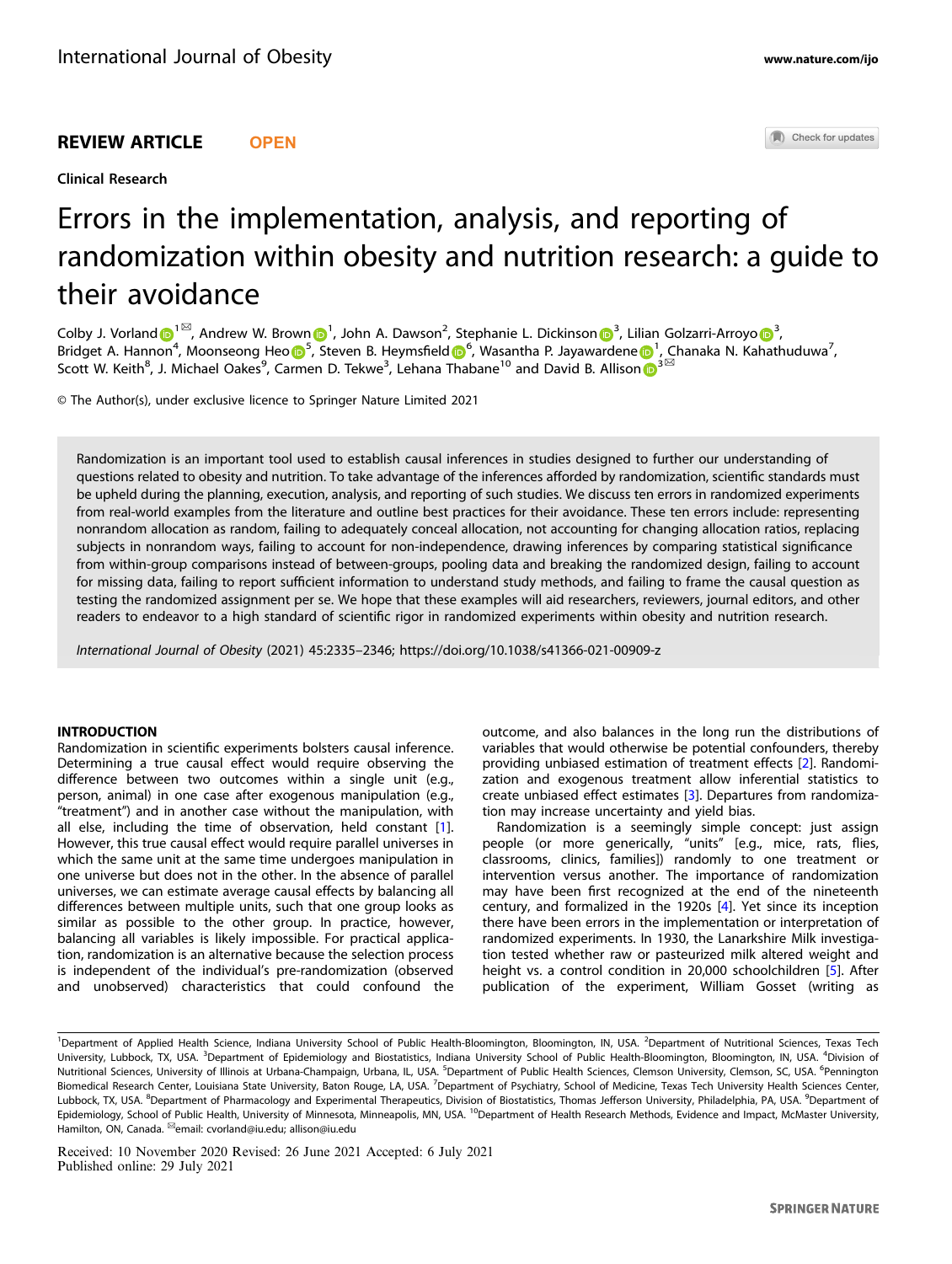"Student" of "Student's t-test" fame) critiqued the study [[6](#page-7-0)], noting that while there was some random selection of students, a subset of the children were selected on the basis of being either "well fed or ill nourished," which favored more of the smaller and lighter children being selected, rather than randomized, to the milk groups. Thus, the greater growth in individuals assigned to the milk groups could have been from receiving the milk intervention, or the result of selection bias, an invalidating design flaw. This violates the assumption that the intervention is independent of pre-randomization characteristics of the person being assigned.

Methodologists continue to improve our understanding of the implications of effective randomization, including random sequence generation, implementation (like allocation concealment and blinding), special randomization situations (e.g., randomizing groups of individuals), analysis (e.g., how to analyze an experiment with missing data), and reporting (e.g., how to describe the randomization procedures). Herein, we identify recent publications within obesity and nutrition literature that contain errors in these aspects (see Supplementary Table 1 for a structured list). These examples largely focus on errors arising in the context of null hypothesis significance testing; while there are misconceptions associated with the understanding of  $p$  values per se  $[7, 8]$  $[7, 8]$  $[7, 8]$  $[7, 8]$ , it is the framework by which authors typically draw conclusions. The examples span randomized experiments and trials, without or with control groups (i.e., randomized controlled trials [RCTs]). We use these examples to discuss how errors can bias study findings and fail to meet best practices for performing and reporting randomized studies. We clarify that the examples represent a convenience sample, and we make no claims about the frequency of these errors other than that they are frequent enough to have caught our attention. Our categories of errors are neither exhaustive nor in any rank order of severity. Furthermore, we make no assumptions about the circumstances that led to the errors. Rather, we share these examples in the spirit of Gosset who wrote in 1931 on the Lanarkshire Milk experiment, "…but what follows is written not so much in criticism of what was done…as in the hope that in any further work full advantage may be taken of the light which may be thrown on the best methods of arrangement by the defects as well as by the merits" [[6](#page-7-0)].

# ERRORS IN IMPLEMENTING GROUP ALLOCATION 1. Error: representing nonrandom allocation methods as random

Description. Participants are allocated into treatment groups by use of methods that are not random, but the study is labeled as randomized.

Explanation. Allocation refers to the assignment of subjects into experimental groups. The use of random methods gives each study participant a known probability of being assigned to any experimental group. When any nonrandom allocation is used, studies should not be labeled as randomized.

Examples. Authors of studies published in a sample of Chinese journals that were labeled as randomized were interviewed about their methods, and in only ~7% was randomization determined to be properly implemented [\[9](#page-7-0)]. Improperly labeling studies as randomized is not uncommon in both human and animal research on topics of nutrition and obesity, and can occur in different ways.

In one instance, a vitamin D supplementation trial used a nonrandomized convenience sample from a different hospital as a control group, yet labeled the trial as randomized [[10](#page-7-0)]. In a reply [[11\]](#page-7-0), the authors suggested that no selection bias occurred during the allocation because they detected no significant differences between groups on measured covariates. However, this assumption is unjustified because (a) unobserved or mismeasured covariates can potentially introduce bias, or measurement of a

covariate may be imperfect, (b) the inferential validity of randomization rests on the assumption that the distributions of all pre-randomization variables are the same in the long run across levels of the treatment groups, not that the distributions are the same across groups in any one sample, and (c) concluding that groups are identical at baseline because no significant differences were detected entails fallaciously "accepting the null." Regardless of the lack of observed statistical differences between groups, treatment allocation was not randomized and should not be labeled as such.

In another example, researchers first allocated all participants to the intervention to ensure a sufficient sample size and then randomized future participants [\[12\]](#page-7-0). This violates the assumption that every subject has some probability of being assigned to every group [\[13](#page-7-0)]; the participants first allocated had no probability of being in the control group. In addition, those in the initial allocation wave may have had different characteristics from those with later enrollment.

If units are not all concurrently randomized (e.g., one group is enrolled at a different time), there is also a time-associated confound [\[14\]](#page-7-0). This is exemplified by a study of the effects of a nutraceutical formulation on hair growth that was labeled as randomized [\[15](#page-7-0)]. Participants were randomized to one of two treatment groups, and then each group underwent placebo and treatment sequentially (essentially a pretest-posttest design). The sequential order suggested a hair growth-by-time confound, with hair growth differing by season [[16\]](#page-7-0).

Nonrandom allocation can leave a signature in baseline between-group differences. With randomization, on average, the p values of baseline group comparisons will be uniform for independent measurements. While there are limitations to applying this principle broadly to assessing literature [[17](#page-7-0)-[19\]](#page-7-0), in some cases it has proved useful as a prompt for more information about how and whether randomization was actually employed. An analysis by Carlisle of baseline  $p$  value distributions in over 5000 trials flagged apparent deviations from this expectation [[20](#page-7-0)], suggesting that many studies labeled as randomized may not be. One trial flagged [\[21](#page-7-0)] was the Primary Prevention of Cardiovascular Disease with a Mediterranean Diet (PREDIMED) trial, which highlighted the significant impact of advice to consume a Mediterranean-style diet coupled with additional intake of extravirgin olive oil or mixed nuts on risk for cardiovascular disease, compared with advice to consume a low-fat diet [[22\]](#page-7-0). An audit by the PREDIMED authors discovered that members of some of the households were nonrandomly assigned to the same group as the randomized member. Furthermore, one intervention site switched from individuals to clinics as the randomization unit [\[23](#page-7-0)] (see section 5, "Error: failing to account for non-independence" for discussion of non-independence). Thus, the original analysis at the individual level was inappropriate for these participants because some did not have a known probability of being assigned to one of the treatment groups or the control. A retraction and reanalysis did not change the main results or conclusions [[23](#page-7-0)], although causal language in the article was tempered. Conclusions from secondary analyses were affected, however, such as the 5-year change in body weight and waist circumference, which changed statistical significance for the olive oil group [\[24](#page-7-0)]. Use of statistical principles to examine the likelihood that randomization was properly implemented has flagged other studies related to nutrition and obesity, too [[25](#page-7-0)–[28](#page-7-0)]. In at least four cases, publications were retracted [[22,](#page-7-0) [26,](#page-7-0) [29,](#page-7-0) [30\]](#page-7-0).

Best practices. Where randomization is impossible, methods should be clearly stated so that there is no conflation of nonrandomized with randomized experiments. Investigators should establish procedures a priori to monitor how randomization is implemented. Furthermore, although a given randomized sample may not appear balanced on all measurable baseline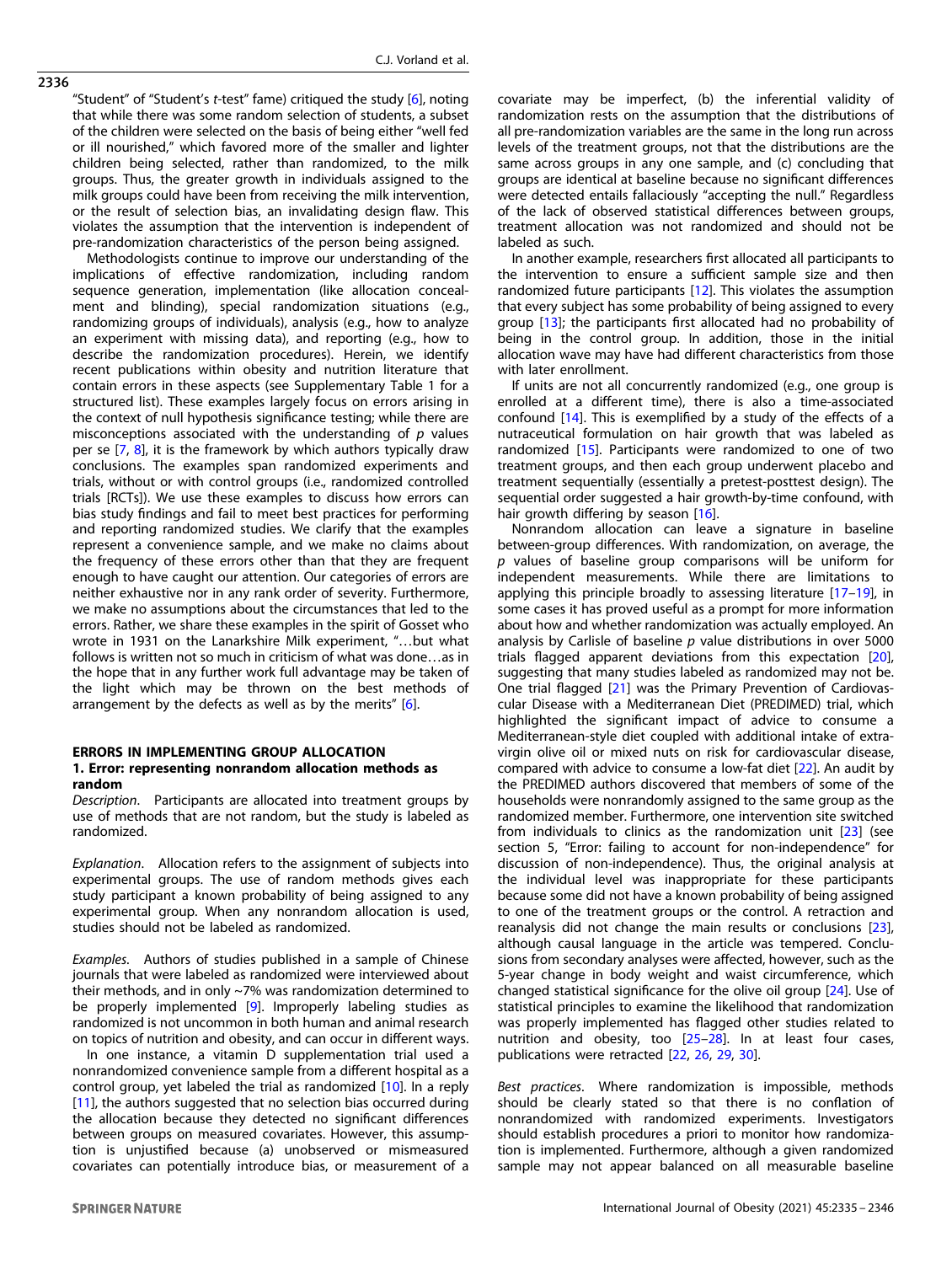variables, by definition those imbalances have occurred by chance. Altering the allocation process to enforce balance with the use of nonrandom methods may introduce bias. Importantly, use of nonrandom methods may warrant changing how study results are communicated. At a practical level, most methodologists and statisticians would agree that if an RCT is properly randomized, it is reasonable to make causal claims about intervention assignment and outcomes. Whereas the purpose of most research is to seek causal effects [\[31](#page-7-0)], errors discussed herein break randomization, and thereby introduce additional concerns that must be satisfied to increase the confidence in unbiased estimates. While a nuanced discussion of the use of causal language is outside the scope of this review, from a purist perspective, the description of relationships as causal from nonrandom methods is inappropriate [\[32](#page-8-0)].

Where important pre-randomization factors are identified that could influence results if they are imbalanced (such as animal body weight), forms of restricted randomization exist to maintain the benefits of randomization with control over such factors, instead of using haphazard methods that may introduce bias. These include blocking and stratification [\[33](#page-8-0), [34\]](#page-8-0), which necessitate additional consideration at the analysis stage beyond a simple randomization scheme (see section 5, "Error: failing to account for non-independence").

# 2. Error: failing to adequately conceal allocation from investigators

Description. Investigators who assign treatments, and the participants receiving them, are inadequately concealed from knowing what condition was assigned.

Explanation. Allocation concealment, when implemented properly, prevents researchers from foreknowing the allocation of the next participant. Furthermore, it prevents participants from foreknowing their assignment, who may choose to dropout if they do not receive a preferred treatment. Thus, concealment prevents selection bias and confounding [\[35](#page-8-0)–[37](#page-8-0)]. Whereas randomization is a method to create unbiased estimates of effect, allocation concealment is necessary to remove the human element of decisions (whether conscious or unconscious) when participants are assigned to groups, and both are important for a rigorous trial. When concealment is broken, sample estimates can become biased in different ways.

Examples. Even with the use of random allocation methods, the failure to conceal allocation means that the researchers, and sometimes participants, will know upcoming assignments. The audit of PREDIMED, as discussed in section 1, "Error: representing nonrandom allocation methods as random," also clarified that allocation was not concealed [[23\]](#page-7-0), despite using computergenerated randomization tables. In the case of the Lanarkshire study as described above  $[5, 6]$  $[5, 6]$  $[5, 6]$  $[5, 6]$  $[5, 6]$ , the failure to conceal allocation led to conscious bias in how schoolchildren were assigned to the interventions. In other cases, researchers may unconsciously bias allocations if they have any involvement in the allocation. For example, if the researcher who is doing the allocation is using a physical method of randomization such as rolling a die or flipping a coin in the presence of the subject, their perception of how the die or coin is rolled or flipped, or how it falls, leaves room to redo it in ways that may select for certain subjects being allocated to particular assignments.

Nonrandom allocation also may make concealment impossible; examples and explanations are presented in Table 1.

Best practices. Appropriate concealment strategies may vary by study, but it is ideal that concealment be implemented. The random generation and storage of allocation codes is essential to allocation concealment, using generic numerals or letters unknown to the investigator. Electronic generation and storage of allocations in a protected centralized database is sometimes preferred [[33,](#page-8-0) [38](#page-8-0)] to opaque sealed envelopes [\[39](#page-8-0), [40\]](#page-8-0), which is not completely immune to breach and can bias the results if poorly carried out or intentionally compromised [\[41](#page-8-0)–[43\]](#page-8-0). Furthermore, if feasible, real-time generation may be favored over pregenerated allocations [[44\]](#page-8-0). Regardless of physical or electronic concealment, the allocation codes and other important information about the assignment scheme, such as block size in permuted block randomization [[45](#page-8-0)], should remain concealed from all research staff and participants. Initial allocation concealment can still be implemented and would improve the rigor of trials even if blinding (i.e., preventing post-randomization knowledge of group assignments) throughout the trial cannot be maintained.

#### 3. Error: not accounting for changes in allocation ratios

Description. The allocation ratio or number of treatment groups is changed partway through a study, but the change is not accounted for in the statistical analysis.

Explanation. Over the course of a study, researchers may intentionally change treatment group allocations, such as adding, dropping, or combining treatment arms, for various reasons. When researchers change allocation ratios mid-study, this must be taken into account during statistical analysis [\[46\]](#page-8-0). Allocation ratios also change in "adaptive trials," which have specific methods and

| Example of nonrandom allocation by:                                                                                                                                 | How it may break randomization                                                                                                                | How it may break concealment                                                                                |
|---------------------------------------------------------------------------------------------------------------------------------------------------------------------|-----------------------------------------------------------------------------------------------------------------------------------------------|-------------------------------------------------------------------------------------------------------------|
| Allocation of participants first to only one<br>treatment group until desired sample size, then<br>randomization of the rest among treatment groups<br>(e.g., [12]) | Nonrandomized participants do not have a<br>known probability of being in the other group(s)                                                  | The researcher knows the assignments<br>of the participants enrolled without<br>randomization               |
| Alternating, such as allocating every other<br>individual (e.g., [158, 159])                                                                                        | Participants may enroll in groups in nonrandom<br>ways, and with small numbers of groups this can<br>create imbalances                        | The researcher knows the next group<br>assignment                                                           |
| Day of the week or time of day of enrollment [160]                                                                                                                  | Participants with certain characteristics may be<br>more likely to be available for enrollment based<br>on the day of the week or time of day | The researcher knows the group<br>assignment                                                                |
| Patient chart number [161]                                                                                                                                          | Chart numbers may be associated with known or<br>unknown patient characteristics                                                              | If chart numbers are not randomly<br>assigned, the researcher may be able to<br>predict the next assignment |
| Participant characteristics (such as in the<br>Lanarkshire Milk study [5, 6], or matching<br>[162, 163]                                                             | Characteristics may not be evenly distributed (i.e.,<br>confounding may occur)                                                                | The researcher may be able to predict<br>assignments based on characteristics                               |

Table 1. Examples of why certain allocation methods are not random and how they may break concealment.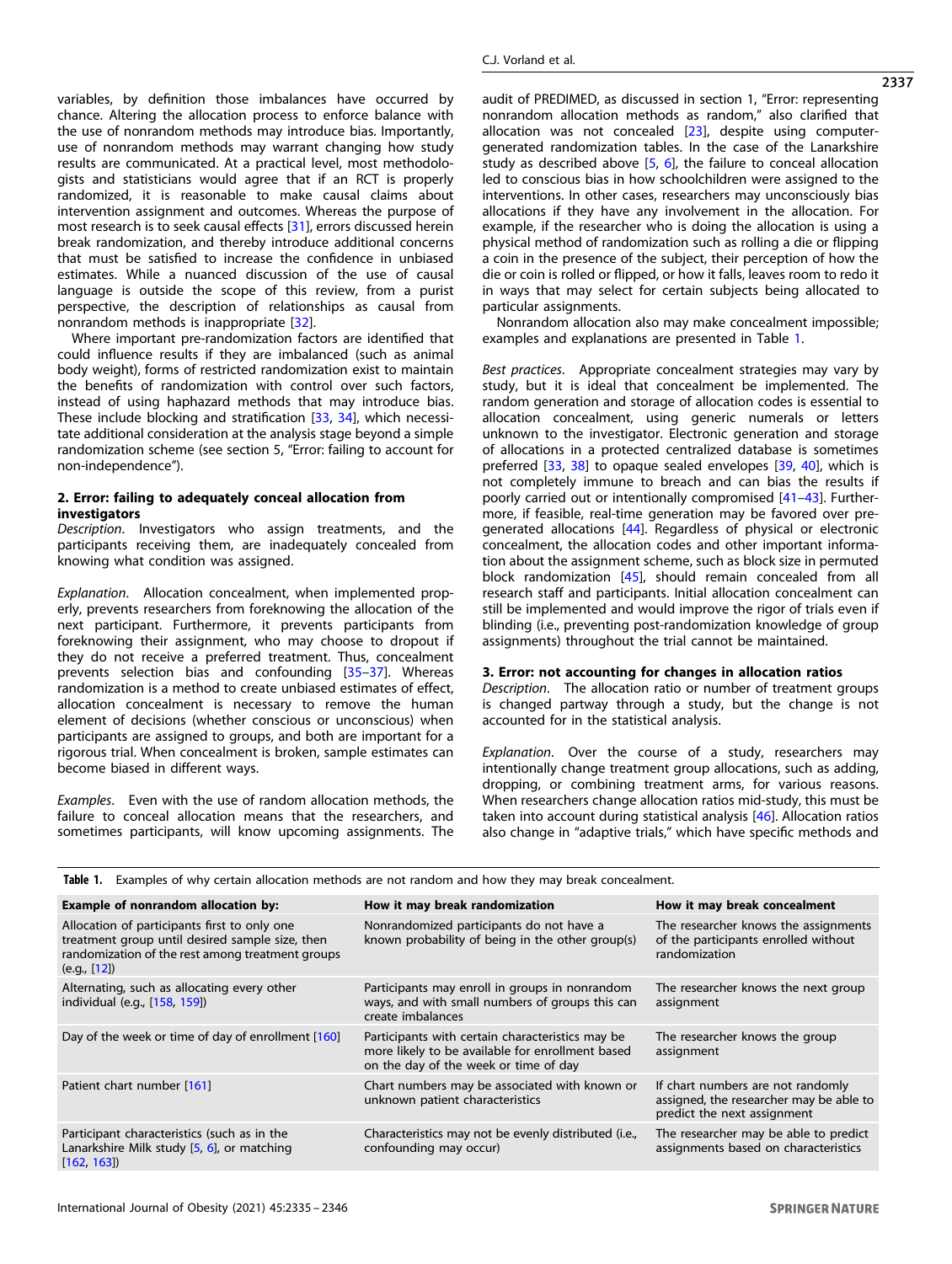C.J. Vorland et al.

2338

concerns beyond what we can cover here (see [\[47\]](#page-8-0) for more information).

Examples. A study evaluating effects of weight loss on telomere length performed one phase by randomizing participants to three treatment groups (in-person counseling, telephone counseling, and usual care) with 1:1:1 allocation. After no significant difference was found between in-person and telephone counseling, participants in the next phase of the study were randomized with 1:1 allocation into a combined intervention of in-person and telephone counseling or usual care  $[48]$  $[48]$ . In addition to the authors' choice of analyzing interim results before starting another phase (which risks increasing false-positive findings and should be accounted for in statistical analysis [[49](#page-8-0)]), the analysis combined these two phases, effectively analyzing 2:1 and 1:1 allocations together [[50\]](#page-8-0). Another study of low-calorie sweeteners and sucrose and weight-related outcomes [\[51\]](#page-8-0) started by randomly allocating participants evenly to five treatment groups with 1:1:1:1:1 allocation, but changed to 2:1:1:1:1 midway through after one group had a higher attrition rate. Neither of these two studies reported accounting for these different phases of study in the statistical analysis. Using different allocation ratios for different groups can bias study results [[46,](#page-8-0) [50\]](#page-8-0). This is because differences may exist between the different periods of recruitment in participant characteristics, such as baseline BMI [\[46,](#page-8-0) [50](#page-8-0)]. Thus, baseline differences in the wave of participants allocated at the 2:1 ratio, when pooled with the ratio of those allocated at the 1:1 ratio, would exaggerate the differences when analyzed as though all participants were allocated at the same time.

Best practices. When allocation ratios change within studies or between randomized experiments that are pooled, caution should be used in combining data. Changes in allocation ratios must be properly taken into account in statistical analysis (see section 7, "Error: improper pooling of data").

# 4. Error: replacements are not randomly selected

Description. Participants who dropout are replaced in ways that are nonrandom, for instance, by allocating individuals to a single treatment that experienced a high percentage of participant dropout.

Explanation. Nonrandom replacement of dropouts is another example of changing allocation ratios. Dropout is common in realworld studies and often leads to missing data, bias, and potentially the loss of power. A meta-analysis of pharmaceutical trials for obesity estimated an average 1-year dropout rate of 37% [[52](#page-8-0)]. Similarly, a secondary analysis of a diet intervention estimated that the probability of completing the trial was only 60% after just 12 weeks [[53](#page-8-0)]. Analytical approaches like intention-to-treat [ITT] analysis and imputation of data (described in the Errors in analysis section below) may obviate the need to consider replacing subjects after the initial randomization [[52,](#page-8-0) [54](#page-8-0)]. Yet replacement is sometimes observed in the literature and failing to use random methods to do so introduces another source of potential bias.

In a properly implemented simple RCT, every subject will have the same a priori probability of belonging to any group as any other subject. When a subject who has dropped out is replaced with the next person enrolled instead of by using randomization for assignment, the new participant did not have the same chances as the other subjects in the study of being allocated to that group. This corrupts the process of randomization, potentially introducing bias, and compromises causal inference. Furthermore, allocating participants this way makes allocation concealment impossible.

It is vital to account for dropout in the calculation of sample size and allocation ratios when designing the study. Nevertheless, if dropout was not accounted for a priori, one option is that for the number of dropouts encountered, new participants are enrolled, but each new participant is randomly assigned to groups with the same allocation ratios as the originals [\[55\]](#page-8-0). Note that if dropouts are higher from a particular group and if completers only are analyzed, this may result in an imbalance in the final sample group allocation, but this is not an issue if the ITT principle is adhered to (see section 8, "Error: failing to account for missing data").

Examples. Often, studies do not specify the methods used to replace subjects and use nondescript sentences similar to "subjects who dropped out were replaced" [\[56](#page-8-0)–[59\]](#page-8-0). As discussed in regard to a trial on green tea ointment and pain and wound healing [[60](#page-8-0)], such vagueness might suggest introduction of bias and lead to questionable conclusions.

Best practices. Although replacing subjects may indeed help with the problem of power, the consequences can be detrimental if not properly implemented. Therefore, the decision to replace participants should be thoroughly considered, preplanned if at all possible, and performed by using correct methods, if found to be necessary.

# ERRORS IN THE ANALYSIS OF RANDOMIZED EXPERIMENTS 5. Error: failing to account for non-independence

Description. Groups of subjects (e.g., classrooms, schools, cages of animals) are randomly assigned to experimental conditions together but the data are analyzed as if they were randomized individually, or repeated within-subject measures are treated as independent. Or, measures are treated as independent when subjects individually randomized have repeated within-subject measures or are treated in groups.

Explanation. The use of cluster randomized trial (cRCT) designs is increasing in nutrition and obesity studies, particularly for the study of school-based interventions, and in contexts where participants are exposed to the other group(s) and as such there is a lack of independence. Similarly, animals are commonly housed together (e.g., in cages, tanks) or grouped by litter. If investigators randomize all animals to treatments by groups instead of individually, this correlation must be addressed in the analysis, but is often unrecognized or ignored. These concerns also exist in cell culture experiments, for example, if treatments are randomized to an entire plate instead of individual wells. In cluster designs, the unit of randomization is the cluster, and not the individual. A frequent error in such interventions is to power and analyze the study at the individual (e.g., person, animal) level instead of the cluster level. Failing to account for within-cluster correlation (often measured by the intraclass correlation coefficient) and cluster-level impacts during study planning leads to an overestimation of statistical power [[61\]](#page-8-0) and typically leads to  $p$  values and associated confidence intervals that are artificially small [\[62](#page-8-0), [63](#page-8-0)].

If cRCTs are implemented incorrectly to start, valid inferential analysis for treatment effects is not possible without untestable assumptions [[61\]](#page-8-0). For instance, randomly assigning one school to an intervention and one to a control yields no degrees of freedom, akin to randomizing one individual to treatment and one to control and treating multiple measurements on each of the two individuals as though those measurements were independent [[61\]](#page-8-0).

Studies that randomize at the individual level may also have correlated observations that should be considered in the analysis, and so it is important to identify potential sources of clustering. For example, outcome measures may be correlated when animals are individually randomized but then group housed for treatment. Likewise, participants individually randomized may be treated in group sessions (such as classes related to the intervention), or may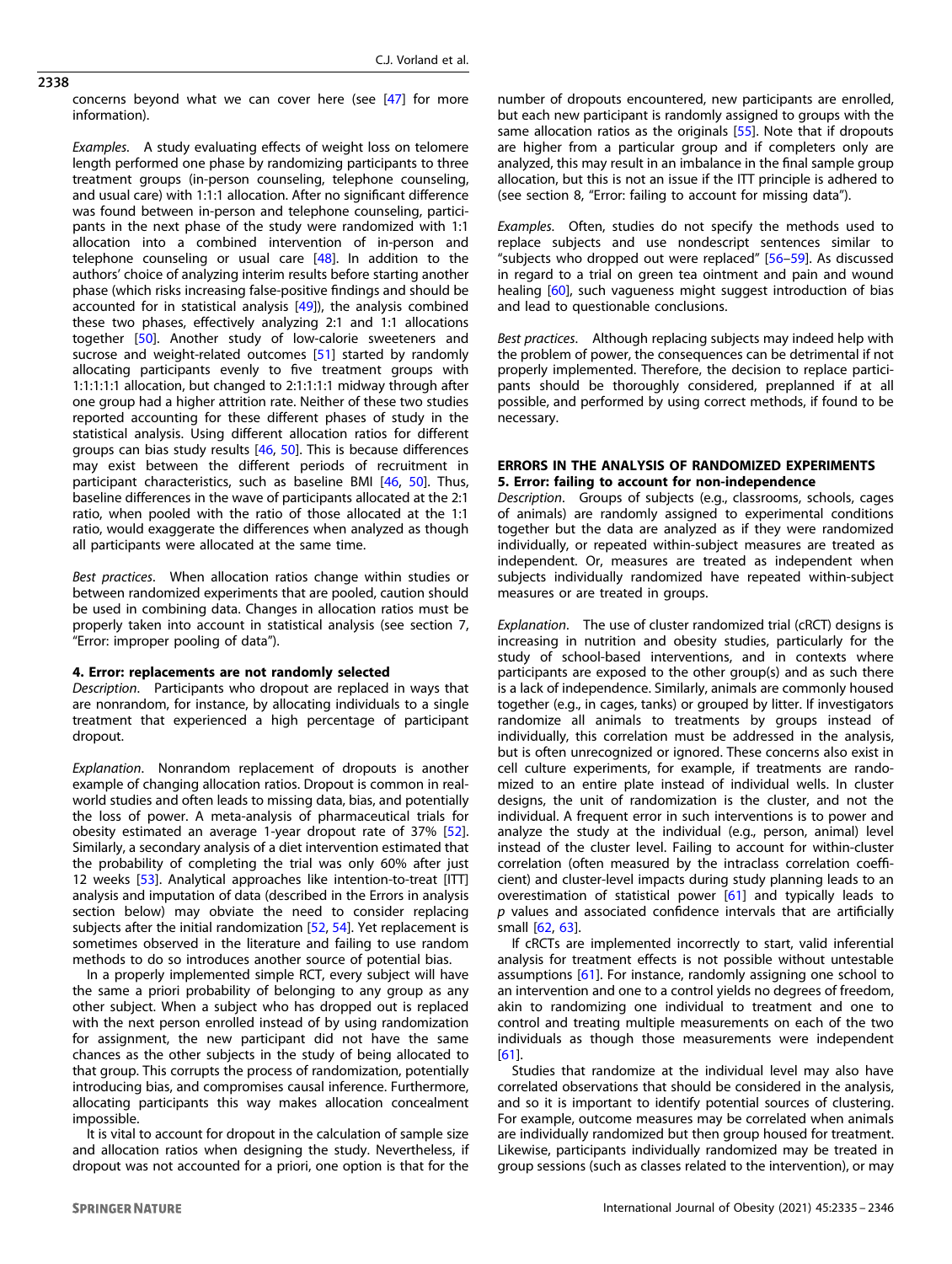be grouped together within surgeons that do not equally operate in all study arms. These types of scenarios require consideration in statistical analysis [\[64](#page-8-0)]. When repeated measurements are taken on subjects, they similarly must account for within-subject correlation. Taking multiple measurements within individuals (e.g., measuring eyesight in the left and right eye or longitudinal data within person over time) and treating them as independent will lead to invalid inferences [[64](#page-8-0)].

A distinct issue exists when using forms of restricted randomization (e.g., stratification, blocking, minimization) that are employed to have tighter control over particular factors of interest. In such situations, it is important to include the factors on which randomization restrictions occur as covariates in the statistical model to account for the added correlation between groups  $[65, 66]$  $[65, 66]$  $[65, 66]$  $[65, 66]$  $[65, 66]$ . Not doing so can result in  $p$  values and associated confidence intervals that are artificially large and reduced statistical power. On the other hand, given that one is likely employing restricted randomization because of a small number of units of randomization, losing even a few "denominator" degrees of freedom due to the inclusion of additional covariates in the model may also adversely affect power [[67](#page-8-0), [68](#page-8-0)].

Examples. Failing to account for clustering is one of the most pervasive errors in nutrition and obesity studies that we observe [\[6,](#page-7-0) [61,](#page-8-0) [69](#page-8-0)–[79](#page-8-0)]. A review of school-based randomized trials with weight-related outcomes found that only 21.5% of studies used intracluster correlation coefficients in their power analysis, and only 68.6% applied multilevel models to account for clustering [\[80\]](#page-8-0). In the most severe cases that we observe, a failure to appropriately focus on the cluster as the unit of randomization invalidates any hope of deriving causal inferences [[70,](#page-8-0) [75,](#page-8-0) [81](#page-8-0)]. For additional discussion of errors in implementation and reporting in cRCTs, see ref. [\[61](#page-8-0)].

In an example of clustering within participants, a study of vitamin E on diabetic neuropathy randomized participants to the intervention or placebo, but for outcomes related to nerve conduction, the authors conducted measurements in limbs, stating that "left and right sides were treated independently" [\[82\]](#page-8-0). Because these measures were taken within the same participants, within-subject correlations must be taken into account in statistical analyses. Treating non-independent measurements as independent in statistical analysis is sometimes called "pseudoreplication" and is also a common error in animal and cell culture experiments [[83\]](#page-8-0).

Best practices. When planning cRCTs, it is critical to perform a power calculation that incorporates the number of clusters in the design [\[61](#page-8-0)]. Moreover, analyses of such designs, as well as individually randomized designs, need to include the correlations from clustering for proper treatment inferences, just as repeated measurements of outcomes within subjects must be treated as non-independent.

# 6. Error: basing conclusions on within-group statistical tests instead of between-groups tests

Description. Experimental groups are analyzed separately for significant differences in the change from baseline and a difference is concluded if one is significant and the other(s) not, instead of comparing directly between groups.

Explanation. The probative comparison for RCTs is between groups. Sometimes, however, researchers use pre-post within-group tests and draw conclusions based on whether the within-group significance is different, for example, significant in one group but not the other (the so-called "Difference in Nominal Significance" or DINS error [[84](#page-9-0)]). Using these within-group tests to imply differences between groups increases the false-positive rate of 5% for equal group sizes to up to 50% (and higher for unequal groups)  $[85]$  $[85]$  $[85]$  and is therefore invalid.

Examples. The DINS error was identified in an RCT testing isomaltulose vs. sucrose in the context of effects of an energyreduced diet on weight and fat mass, where some conclusions, such as the outcome of fat mass, were drawn from within-group comparisons but the between-group comparison was not statistically different [\[86\]](#page-9-0). We observe this error frequently in nutrition and obesity research [[87](#page-9-0)–[103\]](#page-9-0). Sometimes using this logic still reaches the correct conclusions (i.e., the between-group and within-group comparisons are both statistically significant or not), but often it does not, and therefore it is an unreliable approach for inferences.

Best practices. For proper analysis of RCTs, within-group testing should not be represented as the comparison of interest [\[71,](#page-8-0) [84,](#page-9-0) [85](#page-9-0), [87,](#page-9-0) [102\]](#page-9-0). Journal editors, reviewers, and readers should request that conclusions be drawn from between-group comparisons.

## 7. Error: improper pooling of data

Description. Data for a single RCT are pooled without maintaining the randomized design, or data from multiple RCTs are pooled (i.e., meta-analysis) without accounting for study in statistical analysis.

Explanation. Data for statistical analysis can be pooled either within one or multiple RCTs, but errors can arise when the random elements of assignment are disregarded. Pooling within one study refers to the process of combining data across different groups, subgroups, or sites to include in a single analysis. When a single RCT is performed across multiple sites or subgroups and the same allocation ratio is not used across all sites or subgroups, or the randomization allocation to study arms changes during the course of an RCT, these different sites, subgroups, or phases of the study need to be taken into account during data analysis. This is because assignment probability is confounded with subset. If data are pooled simply with no account for subsets, any differences between subsets can bias effect estimation [[50](#page-8-0)].

When combining multiple RCTs, individual participant data (IPD) can be used (i.e., IPD meta-analysis). However, if they are treated as though they came from a single RCT without accounting for site, at best it will increase the residual variance and make the analysis inefficient, and at worst will confound the results and make the effect estimates biased [[104](#page-9-0)]. Another error in IPD meta-analyses is the use of data pooled across trials to compare intervention effects in one subgroup of participants with another (e.g., to test the interaction between intervention and pre-randomization subgroups) without accounting for trial in the analysis. This increases the risk of bias, owing to lack of knowledge of individual within- and across-trial interaction effects and inability to separate them, as well as inappropriate standard errors for the interaction effect [[105](#page-9-0)]. This differs from "typical" meta-analyses because the effect estimates already account for the fact that both treatment groups existed in the same study.

Examples. In the trial of how weight loss affects telomere length in women with breast cancer (see subsection "Examples" under section 3, "Error: not accounting for changes in allocation ratios"), data were pooled from two different phases of an RCT that had different allocation ratios, which was not taken into account in the analysis [[50\]](#page-8-0). Another example is a pooling study that combined IPD from multiple RCTs to examine the effects of a school-based weight management program on summer weight gain among students but ignored "study" as a factor in the analysis [\[106\]](#page-9-0).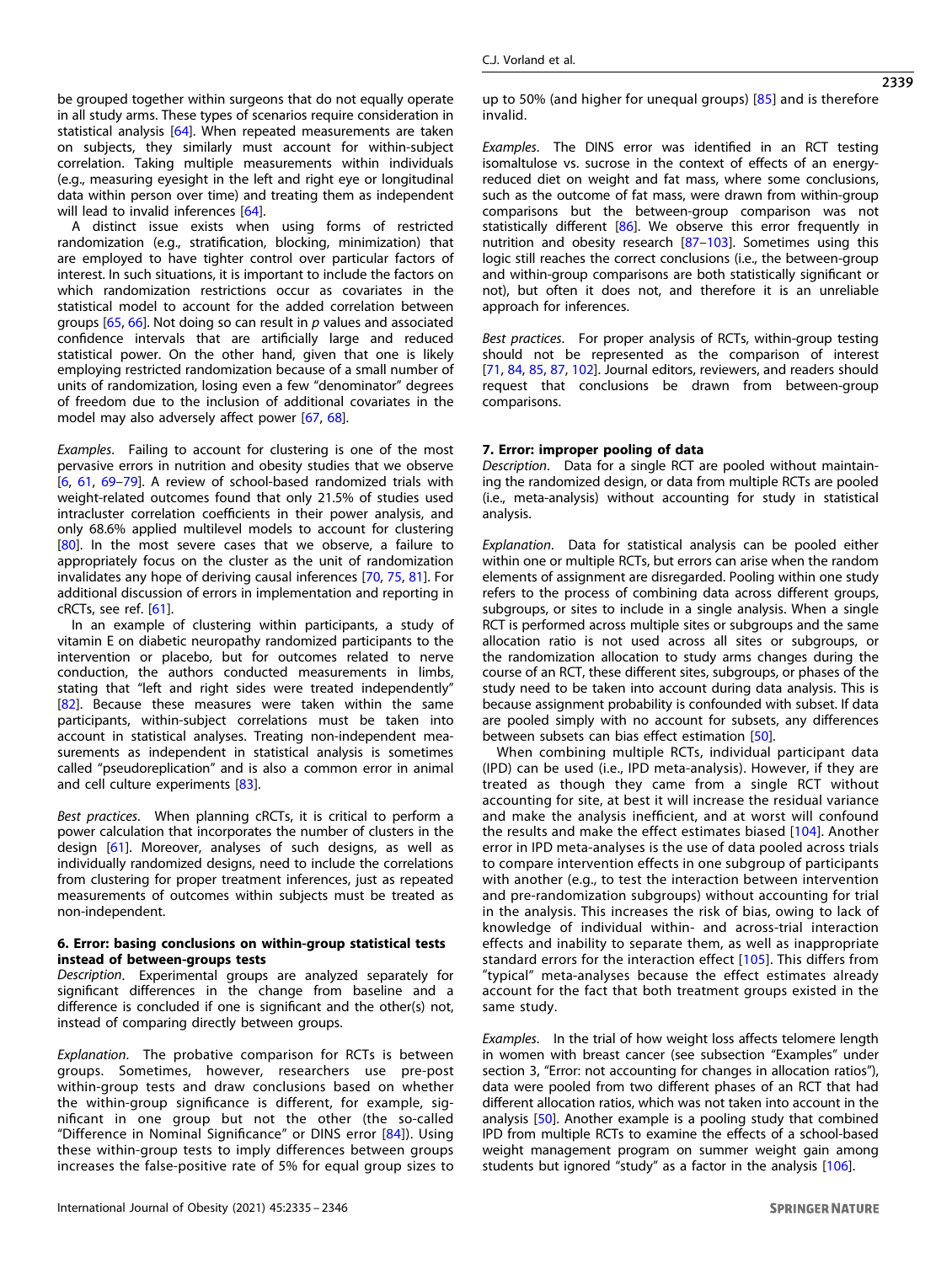Best practices. When pooling data under the umbrella of one study (e.g., allocation ratio change during the study), statistical analysis should include variables for subgroups to prevent confounding [[46\]](#page-8-0). When pooling IPD from multiple RCTs, care must be taken to include a term for "study" when group conditions or group allocation ratios are not identical across all included RCTs [[106\]](#page-9-0). For additional information on methods for IPD meta-analysis, see ref. [\[105](#page-9-0)].

# 8. Error: failing to account for missing data

Description. Missing data (due to dropouts, errors in measurement, or other reasons) are not accounted for in an RCT.

Explanation. The integrity of the randomization of subjects must be maintained throughout a study. Any post-randomization exclusion of subjects or observations, or any instances of missingness in post-randomization measurements, violates both randomization and the ITT principle (analyzing all subjects according to their original treatment assignments) and thus potentially compromises the validity of any statistical analyses and the conclusions drawn from them. There are two main reasons for this. Whereas randomization minimizes potential confounding by providing similar distributions in baseline participant characteristics, missing data that are not completely at random breaks the randomization, introduces potential bias in various ways, and degrades the confidence that the effect (or lack thereof) is the result only of the experimental condition [\[107,](#page-9-0) [108\]](#page-9-0). Consider as an example reported income. If individuals with very low or very high incomes are less likely to report their incomes, then nonmissing income values and their corresponding covariate values cannot provide valid inference for individuals who did not report income, because the populations are simply not the same. Missing data are extremely common in RCTs, as discussed in section 4, "Error: replacements are not randomly selected." Regardless of the intervention, investigators need to be prepared to handle missing data based on assumptions about how data are missing.

Examples. One review found that only 50% of trials use adequate methods to account for missing data [[109](#page-9-0)], and studies of obesity and nutrition are no exception. For example, in a trial of intermittent vs. continuous energy restriction on body composition and resting metabolic rate with a 50% dropout rate, reanalysis of all participants halved the magnitude of effect estimates compared with analyses of completers only [\[99](#page-9-0)]. As in this case, investigators will often report analyses performed only on participants who have completed the study, without also reporting an ITT analysis that includes all subjects who were randomized. Investigators may dismiss ITT analyses because they perceive them as "diluting" the effect of the treatment [\[110](#page-9-0)]. However, this presumes that there is an effect of treatment at all. Dropouts may result in an apparent effect that is actually an artifact. If dropouts are nonrandom, then groups may simply appear different because people remaining in the treatment group are different people from those who dropped out. Attempts to estimate whether those who dropped out differ from those who stayed in are often underpowered.

Furthermore, some investigators may not understand ITT and mislabel their analysis. For instance, in an RCT of a ketogenic diet in patients with breast cancer, the authors reported that "[s] tatistical analysis was carried out according to the intention-totreat protocol" of the 80 randomized participants, yet the flow diagram and results suggest that the analyses were restricted to completers only [\[111](#page-9-0)]. Surveys of ITT practices suggest that there is a general lack of adequate reporting of information pertaining to how missing data is handled [\[112](#page-9-0)].

Best practices. Many analyses can be conducted on randomized data including "per protocol" (removing data from noncompliant subjects) and ITT. However, simply comparing per protocol to ITT analyses as a sensitivity analysis is suboptimal; they estimate different things [[113](#page-9-0)]. As such, the Food and Drug Administration has recently focused on the concept of estimands to clearly establish the question being tested [[114](#page-9-0)]. ITT can estimate the effect of assignment, not treatment per se, in an unbiased manner, whereas the per protocol analysis can only estimate in a way that allows the possibility for bias.

In an oft-paraphrased maxim of Lachin [[108\]](#page-9-0), "the best way to deal with the problem [of missing data] is to have as little missing data as possible." This goal may be furthered through diligent administrative follow-up and constant contact with subjects; further considerations on minimization of loss-to-follow-up and other missingness may be found elsewhere [\[115,](#page-9-0) [116\]](#page-9-0). However, having no missing data whatsoever is often not achievable in practice, especially for large, randomized studies. Thus, something must be done when missing data exist. In general, the simplest and best way to mitigate the problem of missing data is through the ITT principle when conducting the statistical analysis.

Statistical approaches for handling missing data require untestable assumptions, assumptions that lack face validity and hence are unfounded, or both [\[108\]](#page-9-0). Complete case analyses, where subjects with missing data are ignored, require assumptions that the data are missing completely at random that are not recommended [\[108\]](#page-9-0). Multiple imputation fills in missing data repeatedly, with relationship and predictions guided by other covariates, and is recommended under the assumption that data are missing at random (MAR); that is, the missingness or not of an observation is not directly impacted by its true value. Methods commonly used in obesity trials such as last observation carried forward (LOCF) [[117](#page-9-0)] or baseline observation carried forward (BOCF) are not recommended because of the strict or unreasonable assumptions required to yield valid conclusions [[108,](#page-9-0) [117](#page-9-0), [118\]](#page-9-0). In such cases where values are missing not at random (MNAR; this set of assumptions may also be referred to as "not missing at random", NMAR), explicit modeling for the missingness process is required [[119\]](#page-9-0), requiring stronger assumptions that may not be valid.

Finally, when it is apparent that data are MNAR, when the integrity of randomization is no longer intact, or both, estimates are no longer represented as a causal effect afforded by randomization and care should be taken that causal language is tempered. Even in cases where the assumptions are violated, however, ignoring the missingness (e.g., completers only analyses) is generally not recommended.

In summary, minimizing missing data should be a key goal in any randomized study. But when data are missing, thoughtful approaches are necessary to respect the ITT principle and produce unbiased effect estimates. Additional discussion about best practices to handle missing data in the nutrition context is available at ref. [[107](#page-9-0)].

# ERRORS IN THE REPORTING OF RANDOMIZATION 9. Error: failing to fully describe randomization

Description. Published reports fail to provide sufficient information so that readers can assess the methods used for randomization.

Explanation. Studies cannot be adequately evaluated unless methods used for randomization are reported in sufficient detail. Indeed, many examples described herein were obscured by poor reporting until we or others were able to gain clarification from the study authors through personal communication or post-publication discourse. Accepted guidelines that define the standards of reporting the results of clinical trials (i.e., Consolidated Standards of Reporting Trials for human trials (CONSORT) [\[120](#page-9-0)]), animal research (i.e., Animal Research: Reporting of In Vivo Experiments (ARRIVE) [\[121](#page-9-0)]), and others [[122\]](#page-9-0) have emphasized the importance of adequate reporting

2340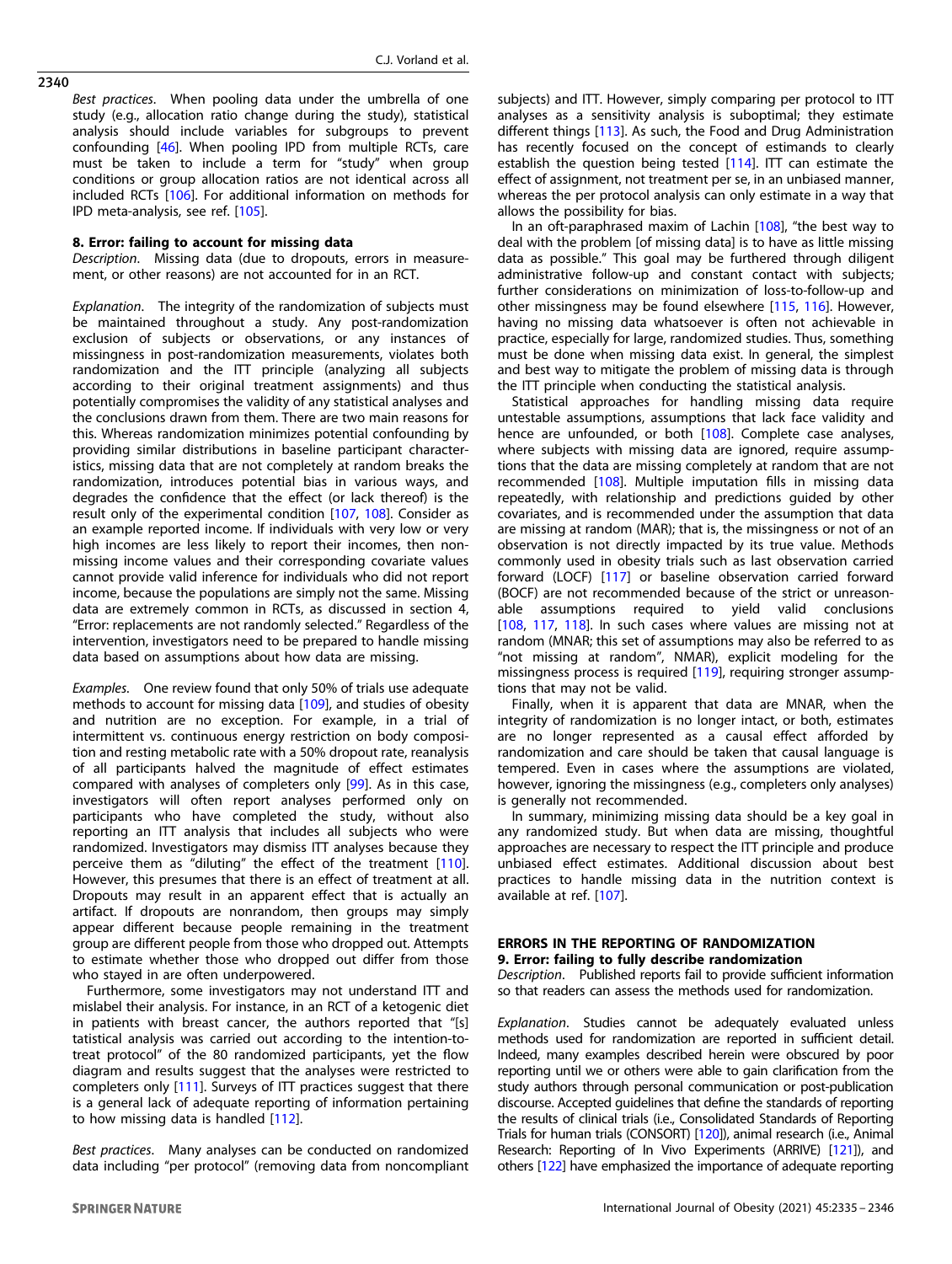of randomization methods. Researchers should, to the fullest extent possible, report according to accepted guidelines as part of responsible research conduct [[123\]](#page-9-0).

Examples. Most authors (including historically us), however, do not report adequately, and this includes randomization sequence generation and allocation concealment in human and animal research [[124,](#page-9-0) [125](#page-9-0)]. We have noted specific examples of a failure to include sufficient details about the method of randomization and allocation ratio in a study of dairy- and berry-based snacks on nutritional status and grip strength [\[126\]](#page-9-0), which were clarified in a reply [\[127\]](#page-9-0). In a personal communication regarding another trial of a nutritional intervention on outcomes in individuals with autism spectrum disorder, we learned that the authors had used additional blocking factors, and randomized some siblings as pairs, neither of which were reported in the paper nor accounted for in the statistical analysis [[128](#page-9-0)]. In another study that pooled RCTs of school-based weight management programs, the reported number of participants of the included studies was inconsistent with the original publications [[106](#page-9-0)]. In other cases, the methods used to account for clustering may not be appropriately described for readers to assess them [[129,](#page-9-0) [130](#page-9-0)]. In one case, the authors reported randomizing in pairs, yet the number randomized was an odd number and differed between groups ( $n = 21$  and  $n = 24$ ) [[131\]](#page-9-0), to which the authors reported a coding error [\[132](#page-9-0)]. Other vague language descriptions include statements such as "the samples were randomly divided into two groups" [[27\]](#page-7-0).

The use of non-specific language to describe allocation methods may also lead to confusion as to whether randomized methods were actually used. For example, we observed the term "semi-random" used to reflect stratified randomization [[133](#page-10-0)] or minimization [[134](#page-10-0)], whereas elsewhere it may describe methods that are nonrandom or not clearly stated [[135\]](#page-10-0).

Best practices. Neglecting to report essential components of how randomization was implemented hinders the ability of a reader from fully evaluating the trial and hence from interpreting the validity of the reported findings. We emphasize that reporting guidelines such as CONSORT [[120\]](#page-9-0) should be consulted during the study planning and publication preparation stages to ensure that essential components related to randomization are reported, such as methods used to generate the allocation sequence, implement randomization, and conceal allocation; any matching or blocking procedures used; accuracy and consistency of the numbers in flow diagrams; and reporting baseline demographic and clinical variables. With regard to the last point, a common error is to report  $p$  values of baseline statistical comparisons and conclude covariate imbalance between groups if they are <0.05. An example of this type of thinking is as follows: "[a]s randomization was not fully successful concerning age, it was included as covariate in the main analyses." [[136](#page-10-0)], or conversely, "The similarity between the exercise plus supplement and exercise plus placebo groups for both demographic composition and pre-intervention fitness and cognitive scores provides strong evidence that participants were randomly assigned into groups" [\[137](#page-10-0)]. However, as discussed in section 1, "Error: representing nonrandom allocation methods as random," the distribution of  $p$  values from baseline group comparisons is uniform in the long run with randomization and therefore we would expect on average that 1/20  $p$  values will be <0.05 by chance, with some caveats  $[17-19]$  $[17-19]$  $[17-19]$  $[17-19]$ . In other words, per CONSORT, "[s]uch significance tests assess the probability that observed baseline differences could have occurred by chance; however, we already know that any differences are caused by chance" [[120\]](#page-9-0), and should not be reported. Baseline  $p$  values do not reflect whether imbalances might affect the results; imbalanced variables that are prognostic on the outcome that are not  $p < 0.05$  can still have a strong effect

on the result [\[138,](#page-10-0) [139](#page-10-0)]. Thus, statistical tests should not be used to determine prognostic covariates; such covariates should preferably be identified and included in an analysis plan prior to executing the study [\[139\]](#page-10-0).

## 10. Error: failing to properly communicate inferences from randomized studies

Description. The causal question is not framed as testing the randomized assignment per se.

Explanation. The appropriate execution and analysis of a randomized experiment tests the effect of treatment assignment on the outcome of interest. The causal effect being tested is what participants are assigned to, not what they actually did. That is, if some participants drop out, do not comply with the intervention, are accidentally given the wrong treatment, or in other ways do not complete the intended treatment, the proper analysis maintains the randomized assignment of the subjects and tests the effect of assigning subjects to the treatment, which includes factors beyond the treatment itself. Indeed, it may be that dropout or non-compliance is caused by the assignment itself. This distinction is particularly important in nutrition trials, which often suffer from poor compliance, and is discussed in part in subsection "Explanation" under section 8, "Error: failing to account for missing data" with respect to the ITT principle. For instance, researchers may be interested in discussing the effect of eating their diet, when in fact what was tested was being assigned to eat the diet.

Examples. As discussed in section 8, "Error: failing to account for missing data," there is often a perception among authors that including subjects that are, e.g., noncompliant or incorrectly assigned will preclude an understanding of the true effect of the intervention on the outcome(s) of interest. But the realization of unbiased effect estimates that the principles of randomization afford us is only achieved when subjects are analyzed as they are randomized. For example, the random assignment to 25% energy restriction of participants in a 2-year trial resulted in an average reduction of about 12% (~300 kcal) [\[140\]](#page-10-0). The public discussion of this trial advertised that "Cutting 300 Calories a Day Shows Health Benefits" [\[141\]](#page-10-0). Yet it is possible that assigning participants to cut only 300 kcal would not have produced the same benefits if they once again achieved only half of that assigned. In another example, the random assignment of high phytate bread did not lead to a statistically significant difference in whole body iron status as compared to dephytinized bread when missing data was imputed, but it was significantly higher when dropouts were excluded [[98](#page-9-0), [142](#page-10-0), [143](#page-10-0)]. A difference cannot be concluded from these data based on the causal question of the assignment of high phytate bread, particularly because dropout was significantly higher in one group, which may create an artificial effect.

Best practices. The appropriate framing of the treatment assignment (i.e., following the ITT principle) as the causal effect of interest is important when communicating and interpreting results of RCTs. From this perspective, maximizing the validity of randomized studies from planning, execution, and analysis is a matter of maintaining the randomized assignments to the greatest extent possible. To this end, randomized studies should be communicated carefully that the causal question is assignment to treatment.

# **CONCLUSION**

Randomization is a powerful tool to examine causal relationships in nutrition and obesity research. Empirical evidence supports the use of both randomization and allocation concealment for unbiased effect estimates. Trials with inadequate concealment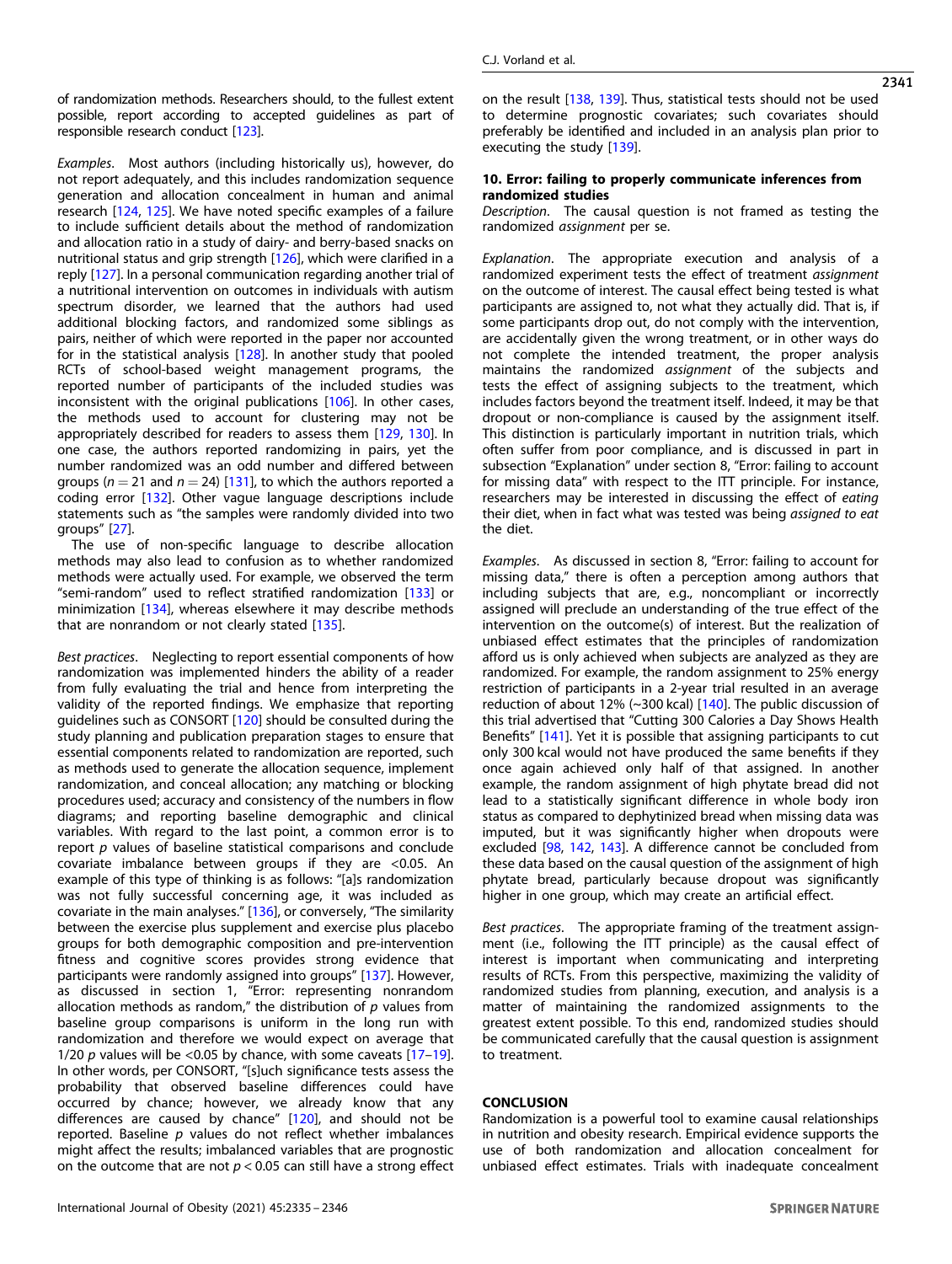<span id="page-7-0"></span>are associated with larger effect estimates than are those with adequate concealment [\[144](#page-10-0)–[147](#page-10-0)], likely reflecting bias. Despite such undesirable potential consequences, many randomized studies of humans and animals do not adequately conceal allocation [[43](#page-8-0), [124](#page-9-0), [148\]](#page-10-0). Although more difficult to compare in human studies, the results of nonrandomized studies sometimes differ from those of randomized trials [[149](#page-10-0)], while nonrandomized animal studies are associated with increased effect sizes [\[148](#page-10-0)]. These empirical observations are suggestive of biased estimates, and when coupled with the theoretical arguments, indicate that randomization should be implemented whenever possible. For these reasons, where randomization is implemented per the best practices described herein, the use of causal language to communicate results is appropriate. But where it is not correctly implemented or maintained, the greater potential for bias in the effect estimates and additional assumptions that need to be met to increase confidence in causal relationships invariably changes how such effects should be communicated.

Even when randomization is implemented, errors related to randomization are common, suggesting that researchers in nutrition and obesity may benefit from statistical support during the design, execution, analysis, and reporting of randomized experiments for more rigorous, reproducible, and replicable research [\[150\]](#page-10-0). When errors are discovered, authors and editors have a responsibility to correct the scientific record, and journals should have procedures in place to do so expeditiously [[151\]](#page-10-0). The severity of the error, ranging from invalidating the conclusions [[152\]](#page-10-0) to simply requiring clarification, means that different considerations exist for each type of error. For example, some invalidating errors are consequent to the design and cannot be fixed, and retractions have been issued [29, [153](#page-10-0), [154](#page-10-0)]. For other examples such as PREDIMED, for which errors in randomization required a reanalysis as a quasi-experimental design, the reanalysis, retraction, and republication serve as an important example of scientific questioning and transparency of research methods [\[155\]](#page-10-0). Other cases require reanalysis or reporting of the appropriate statistical analyses but are otherwise not invalidated by design flaws [\[88](#page-9-0), [156](#page-10-0)]. Yet others need clarity on the methods, for instance when a study did not really use random allocation but reported as such [[157](#page-10-0)].

The involvement of professional biostatisticians and others with methodological expertise from the planning stages of a study will prevent many of these errors. The use of trial and analysis plan preregistration can aid in thinking through decisions a priori while simultaneously increasing transparency and guarding against unpublished results and inflated false positives from analytic flexibility by pre-specifying outcomes and analyses [\[71](#page-8-0)]. Being cognizant of these errors and becoming familiar with CONSORT and other reporting guidelines enhance the value of the time, effort, and financial investment we devote to obesity and nutrition research.

# **REFERENCES**

- 1. Imbens GW, Rubin DB. Rubin causal model. In: Durlauf SN, Blume LE, (eds.) Microeconometrics. London: Springer; 2010. p. 229–41 [https://doi.org/10.1057/](https://doi.org/10.1057/9780230280816) [9780230280816](https://doi.org/10.1057/9780230280816).
- 2. Senn S. Seven myths of randomisation in clinical trials. Stat Med. 2013;32:1439–50.
- 3. Greenland S. Randomization, statistics, and causal inference. Epidemiology. 1990;1:421–9.
- 4. CG P, Gluud C. The controlled clinical trial turns 100 years: Fibiger's trial of serum treatment of diphtheria. BMJ. 1998;317:1243–5.
- 5. Leighton G, McKinlay PL. Milk consumption and the growth of school children. Report on an investigation in Lanarkshire schools. Scotland, Edinburgh: H.M.S.O.; 1930. p. 20.
- 6. Student. The Lanarkshire Milk experiment. Biometrika. 1931;23:398–406.
- 7. Wasserstein RL, Lazar NA. The ASA statement on p-values: context, process, and purpose. Am Stat. 2016;70:129–33.
- 8. Greenland S, Senn SJ, Rothman KJ, Carlin JB, Poole C, Goodman SN, et al. Statistical tests, P values, confidence intervals, and power: a guide to misinterpretations. Eur J Epidemiol. 2016;31:337–50.
- 9. Wu T, Li Y, Bian Z, Liu G, Moher D. Randomized trials published in some Chinese journals: how many are randomized? Trials. 2009;10:1–8.
- 10. Shub A, McCarthy EA. Letter to the Editor: "Effectiveness of prenatal vitamin D deficiency screening and treatment program: a stratified randomized field trial". J Clin Endocrinol Metab. 2018;104:337–8.
- 11. Ramezani Tehrani F, Minooee S, Rostami M, Bidhendi Yarandi R, Hosseinpanah F. Response to Letter to the Editor: "Effectiveness of prenatal vitamin D deficiency screening and treatment program: a stratified randomized field trial". J Clin Endocrinol Metab. 2018;104:339–40.
- 12. Williams LK, Abbott G, Thornton LE, Worsley A, Ball K, Crawford D. Improving perceptions of healthy food affordability: results from a pilot intervention. Int J Behav Nutr Phys Act. 2014;11:33.
- 13. Westreich D, Cole SR. Invited commentary: positivity in practice. Am J Epidemiol. 2010;171:674–7.
- 14. Campbell DT, Stanley JC. Experimental and quasi-experimental designs for research. Wilmington, MA: Houghton Mifflin Company; 1963.
- 15. Tenore GC, Caruso D, Buonomo G, D'Avino M, Santamaria R, Irace C, et al. Annurca apple nutraceutical formulation enhances keratin expression in a human model of skin and promotes hair growth and tropism in a randomized clinical trial. J Med Food. 2018;21:90–103.
- 16. Keith SW, Brown AW, Heo M, Heymsfield SB, Allison DB. Re: "Annurca apple nutraceutical formulation enhances keratin expression in a human model of skin and promotes hair growth and tropism in a randomized clinical trial" by Tenore et al. (J Med Food 2018;21:90–103). J Med Food. 2019;22:1301–2.
- 17. Bolland MJ, Gamble GD, Avenell A, Grey A. Rounding, but not randomization method, non-normality, or correlation, affected baseline P-value distributions in randomized trials. J Clin Epidemiol. 2019;110:50–62.
- 18. Bolland MJ, Gamble GD, Avenell A, Grey A, Lumley T. Baseline P value distributions in randomized trials were uniform for continuous but not categorical variables. J Clin Epidemiol. 2019;112:67–76.
- 19. Mascha EJ, Vetter TR, Pittet J-F. An appraisal of the Carlisle-Stouffer-Fisher method for assessing study data integrity and fraud. Anesth Analg. 2017;125:1381–5.
- 20. Carlisle JB. Data fabrication and other reasons for non-random sampling in 5087 randomised, controlled trials in anaesthetic and general medical journals. Anaesthesia. 2017;72:944–52.
- 21. The Editors of the Lancet Diabetes & Endocrinology. Retraction and republication—effect of a high-fat Mediterranean diet on bodyweight and waist circumference: a prespecified secondary outcomes analysis of the PREDIMED randomised controlled trial. Lancet Diabetes Endocrinol. 2019;7:334
- 22. Estruch R, Ros E, Salas-Salvadó J, Covas M-I, Corella D, Arós F, et al. Primary prevention of cardiovascular disease with a Mediterranean diet. N Engl J Med. 2013;368:1279–90.
- 23. Estruch R, Ros E, Salas-Salvado J, Covas MI, Corella D, Aros F, et al. Primary prevention of cardiovascular disease with a Mediterranean diet supplemented with extra-virgin olive oil or nuts. N Engl J Med. 2018;378:e34.
- 24. Estruch R, Martínez-González MA, Corella D, Salas-Salvadó J, Fitó M, Chiva-Blanch G, et al. Effect of a high-fat Mediterranean diet on bodyweight and waist circumference: a prespecified secondary outcomes analysis of the PREDIMED randomised controlled trial. Lancet Diabetes Endocrinol. 2019;7:e6–17.
- 25. Mestre LM, Dickinson SL, Golzarri-Arroyo L, Brown AW, Allison DB. Data anomalies and apparent reporting errors in 'Randomized controlled trial testing weight loss and abdominal obesity outcomes of moxibustion'. Biomed Eng Online. 2020;19:1–3.
- 26. Abou-Raya A, Abou-Raya S, Helmii M. The effect of vitamin D supplementation on inflammatory and hemostatic markers and disease activity in patients with systemic lupus erythematosus: a randomized placebo-controlled trial. J Rheumatol. 2013;40:265–72.
- 27. George BJ, Brown AW, Allison DB. Errors in statistical analysis and questionable randomization lead to unreliable conclusions. J Paramed Sci. 2015;6:153–4.
- 28. Bolland M, Gamble GD, Grey A, Avenell A. Empirically generated reference proportions for baseline p values from rounded summary statistics. Anaesthesia. 2020;75:1685–7.
- 29. Hsieh C-H, Tseng C-C, Shen J-Y, Chuang P-Y. Retraction Note to: randomized controlled trial testing weight loss and abdominal obesity outcomes of moxibustion. Biomed Eng Online. 2020;19:1.
- 30. Hosseini R, Mirghotbi M, Pourvali K, Kimiagar SM, Rashidkhani B, Mirghotbi T. The effect of food service system modifications on staff body mass index in an industrial organization. J Paramed Sci. 2015;6:2008–4978.
- 31. Hernán MA. The C-word: scientific euphemisms do not improve causal inference from observational data. Am J Public Health. 2018;108:616–9.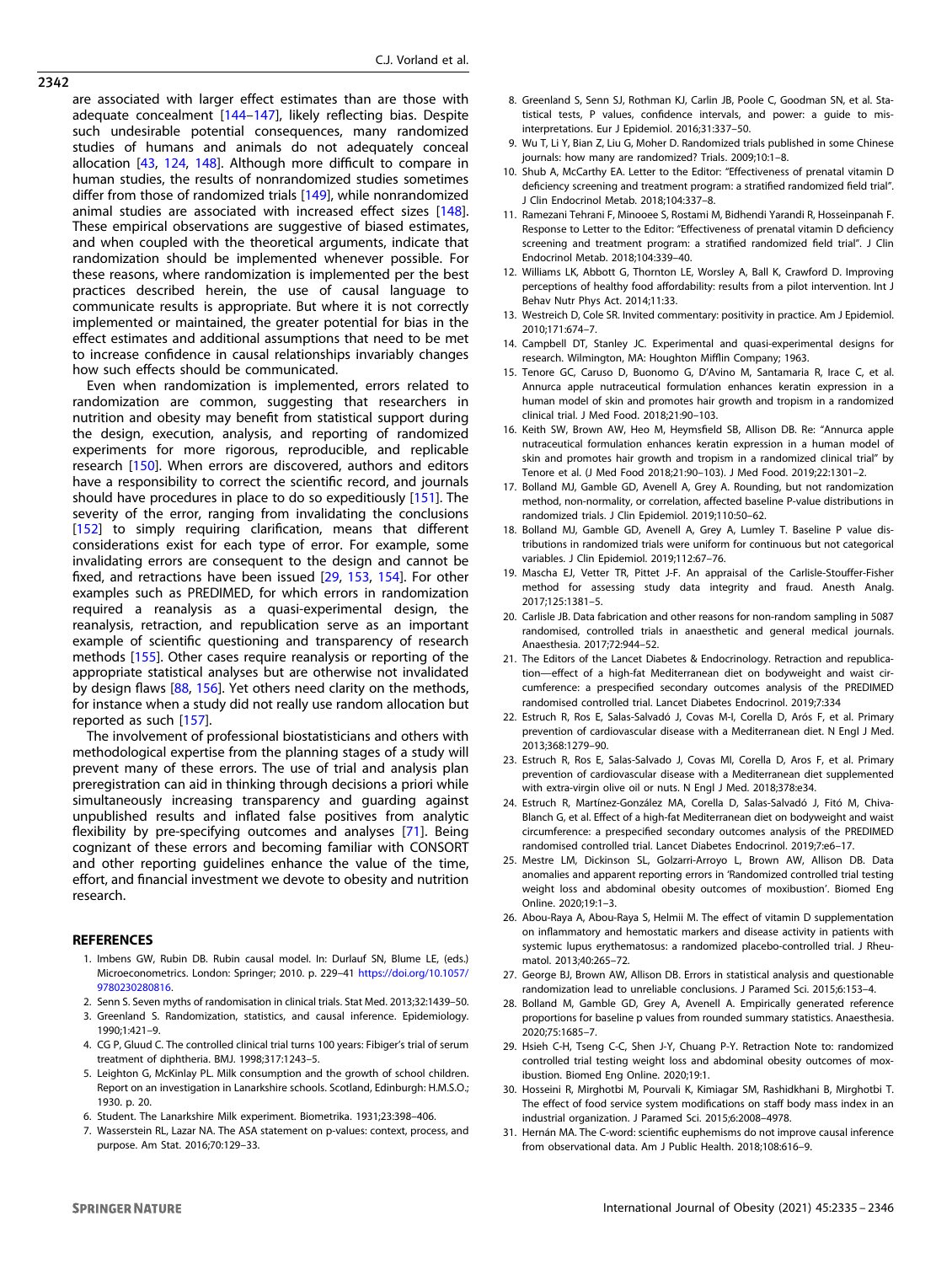- <span id="page-8-0"></span>32. Lazarus C, Haneef R, Ravaud P, Boutron I. Classification and prevalence of spin in abstracts of non-randomized studies evaluating an intervention. BMC Med Res Methodol. 2015;15:85.
- 33. Moher D, Hopewell S, Schulz KF, Montori V, Gotzsche PC, Devereaux PJ, et al. CONSORT 2010 explanation and elaboration: updated guidelines for reporting parallel group randomised trials. BMJ. 2010;340:c869.
- 34. Altman DG, Bland JM. How to randomise. BMJ. 1999;319:703–4.
- 35. Kahan BC, Rehal S, Cro S. Risk of selection bias in randomised trials. Trials. 2015;16:405.
- 36. McKenzie JE. Randomisation is more than a coin toss: the role of allocation concealment. BJOG. 2019;126:1288.
- 37. Chalmers I. Why transition from alternation to randomisation in clinical trials was made. BMJ. 1999;319:1372.
- 38. Torgerson DJ, Roberts C. Understanding controlled trials. Randomisation methods: concealment. BMJ. 1999;319:375–6.
- 39. Doig GS, Simpson F. Randomization and allocation concealment: a practical guide for researchers. J Crit Care. 2005;20:187–91. discussion 91–3.
- 40. Swingler GH, Zwarenstein M. An effectiveness trial of a diagnostic test in a busy outpatients department in a developing country: issues around allocation concealment and envelope randomization. J Clin Epidemiol. 2000;53:702–6.
- 41. Altman DG, Schulz KF. Statistics notes: concealing treatment allocation in randomised trials. BMJ. 2001;323:446–7.
- 42. Kennedy ADM, Torgerson DJ, Campbell MK, Grant AM. Subversion of allocation concealment in a randomised controlled trial: a historical case study. Trials. 2017;18:204.
- 43. Clark L, Fairhurst C, Torgerson DJ. Allocation concealment in randomised controlled trials: are we getting better? BMJ. 2016;355:i5663.
- 44. Zhao W. Selection bias, allocation concealment and randomization design in clinical trials. Contemp Clin Trials. 2013;36:263–5.
- 45. Broglio K. Randomization in clinical trials: permuted blocks and stratification. JAMA. 2018;319:2223–4.
- 46. Altman DG. Avoiding bias in trials in which allocation ratio is varied. J R Soc Med. 2018;111:143–4.
- 47. Pallmann P, Bedding AW, Choodari-Oskooei B, Dimairo M, Flight L, Hampson LV, et al. Adaptive designs in clinical trials: why use them, and how to run and report them. BMC Med. 2018;16:1–15.
- 48. Sanft T, Usiskin I, Harrigan M, Cartmel B, Lu L, Li F-Y, et al. Randomized controlled trial of weight loss versus usual care on telomere length in women with breast cancer: the lifestyle, exercise, and nutrition (LEAN) study. Breast Cancer Res Treat. 2018;172:105–12.
- 49. Demets DL, Lan KG. Interim analysis: the alpha spending function approach. Stat Med. 1994;13:1341–52.
- 50. Dickinson SL, Golzarri-Arroyo L, Brown AW, McComb B, Kahathuduwa CN, Allison DB. Change in study randomization allocation needs to be included in statistical analysis: comment on 'Randomized controlled trial of weight loss versus usual care on telomere length in women with breast cancer: the lifestyle, exercise, and nutrition (LEAN) study'. Breast Cancer Res Treat. 2019;175:263–4.
- 51. Higgins KA, Mattes RD. A randomized controlled trial contrasting the effects of 4 low-calorie sweeteners and sucrose on body weight in adults with overweight or obesity. Am J Clin Nutr. 2019;109:1288–301.
- 52. Elobeid MA, Padilla MA, McVie T, Thomas O, Brock DW, Musser B, et al. Missing data in randomized clinical trials for weight loss: scope of the problem, state of the field, and performance of statistical methods. PLoS One. 2009;4:e6624.
- 53. Landers PS, Landers TL. Survival analysis of dropout patterns in dieting clinical trials. J Am Diet Assoc. 2004;104:1586–8.
- 54. Wood AM, White IR, Thompson SG. Are missing outcome data adequately handled? A review of published randomized controlled trials in major medical journals. Clin Trials. 2004;1:368–76.
- 55. Biswal S, Jose VM. An overview of clinical trial operation: fundamentals of clinical trial planning and management in drug development. 2nd ed. 2018.
- 56. Lichtenstein AH, Jalbert SM, Adlercreutz H, Goldin BR, Rasmussen H, Schaefer EJ, et al. Lipoprotein response to diets high in soy or animal protein with and without isoflavones in moderately hypercholesterolemic subjects. Arterioscler Thromb Vasc Biol. 2002;22:1852–8.
- 57. Shahrahmani H, Kariman N, Jannesari S, Rafieian‐Kopaei M, Mirzaei M, Ghalandari S, et al. The effect of green tea ointment on episiotomy pain and wound healing in primiparous women: a randomized, double‐blind, placebo‐controlled clinical trial. Phytother Res. 2018;32:522–30.
- 58. Draijer R, de Graaf Y, Slettenaar M, de Groot E, Wright C. Consumption of a polyphenol-rich grape-wine extract lowers ambulatory blood pressure in mildly hypertensive subjects. Nutrients. 2015;7:3138–53.
- 59. de Clercq NC, van den Ende T, Prodan A, Hemke R, Davids M, Pedersen HK, et al. Fecal microbiota transplantation from overweight or obese donors in cachectic patients with advanced gastroesophageal cancer: a randomized, double-blind, placebo-controlled, phase II atudy. Clin Cancer Res. 2021;27:3784–92.
- 60. Golzarri-Arroyo L, Dickinson SL, Allison DB. Replacement of dropouts may bias results: Comment on "The effect of green tea ointment on episiotomy pain and wound healing in primiparous women: A randomized, double-blind, placebocontrolled clinical trial". Phytother Res. 2019;33:1955–6.
- 61. Brown AW, Li P, Bohan Brown MM, Kaiser KA, Keith SW, Oakes JM, et al. Best (but oft-forgotten) practices: designing, analyzing, and reporting cluster randomized controlled trials. Am J Clin Nutr. 2015;102:241–8.
- 62. Donner A, Klar N. Pitfalls of and controversies in cluster randomization trials. Am J Public Health. 2004;94:416–22.
- 63. Campbell M, Donner A, Klar N. Developments in cluster randomized trials and Statistics in Medicine. Stat Med. 2007;26:2–19.
- 64. Kahan BC, Morris TP. Assessing potential sources of clustering in individually randomised trials. BMC Med Res Methodol. 2013;13:1–9.
- 65. Kahan BC, Morris TP. Reporting and analysis of trials using stratified randomisation in leading medical journals: review and reanalysis. BMJ. 2012;345:e5840.
- 66. Kahan BC, Morris TP. Improper analysis of trials randomised using stratified blocks or minimisation. Stat Med. 2012;31:328–40.
- 67. Allison DR. When is it worth measuring a covariate in a randomized clinical trial? J Consult Clin Psychol. 1995;63:339.
- 68. Kahan BC, Jairath V, Doré CJ, Morris TP. The risks and rewards of covariate adjustment in randomized trials: an assessment of 12 outcomes from 8 studies. Trials. 2014;15:1–7.
- 69. Vorland CJ, Brown AW, Dickinson SL, Gelman A, Allison DB. Comment on: Comprehensive nutritional and dietary intervention for autism spectrum disorder—a randomized, controlled 12-month trial, Nutrients 2018, 10, 369. Nutrients. 2019;11:1126.
- 70. Koretz RL. JPEN Journal Club 45. Cluster randomization. JPEN J Parenter Enter Nutr. 2019;43:941–3.
- 71. Brown AW, Altman DG, Baranowski T, Bland JM, Dawson JA, Dhurandhar NV, et al. Childhood obesity intervention studies: a narrative review and guide for investigators, authors, editors, reviewers, journalists, and readers to guard against exaggerated effectiveness claims. Obes Rev. 2019;20:1523–41.
- 72. Golzarri-Arroyo L, Oakes JM, Brown AW, Allison DB. Incorrect analyses of clusterrandomized trials that do not take clustering and nesting into account likely lead to p-values that are too small. Child Obes. 2020;16:65–6.
- 73. Li P, Brown AW, Oakes JM, Allison DB. Comment on "Intervention effects of a school-based health promotion programme on obesity related behavioural outcomes". J Obes. 2015;2015:708181.
- 74. Vorland CJ, Brown AW, Kahathuduwa CN, Dawson JA, Gletsu-Miller N, Kyle TK, et al. Questions on 'Intervention effects of a kindergarten-based health promotion programme on obesity related behavioural outcomes and BMI percentiles'. Prev Med Rep. 2019;17:101022.
- 75. Golzarri-Arroyo L, Vorland CJ, Thabane L, Oakes JM, Hunt ET, Brown AW, et al. Incorrect design and analysis render conclusion unsubstantiated: comment on "A digital movement in the world of inactive children: favourable outcomes of playing active video games in a pilot randomized trial". Eur J Pediatr. 2020;179:1487–8.
- 76. Golzarri-Arroyo L, Chen X, Dickinson SL, Short KR, Thompson DM, Allison DB. Corrected analysis of 'Using financial incentives to promote physical activity in American Indian adolescents: a randomized controlled trial'confirms conclusions. PLos One. 2020;15:e0233273.
- 77. Li P, Brown AW, Oakes JM, Allison DB. Comment on "School-based obesity prevention intervention in chilean children: effective in controlling, but not reducing obesity". J Obes. 2015;2015:183528.
- 78. Wood AC, Brown AW, Li P, Oakes JM, Pavela G, Thomas DM, et al. A Comment on Scherr et al "A multicomponent, school-based intervention, the shaping healthy choices program, improves nutrition-related outcomes". J Nutr Educ Behav. 2018;50:324–5.
- 79. Mietus-Snyder M, Narayanan N, Krauss RM, Laine-Graves K, McCann JC, Shigenaga MK, et al. Randomized nutrient bar supplementation improves exerciseassociated changes in plasma metabolome in adolescents and adult family members at cardiometabolic risk. PLoS One. 2020;15:e0240437.
- 80. Heo M, Nair SR, Wylie-Rosett J, Faith MS, Pietrobelli A, Glassman NR, et al. Trial characteristics and appropriateness of statistical methods applied for design and analysis of randomized school-based studies addressing weight-related issues: a literature review. J Obes. 2018;2018:8767315.
- 81. Meurer ST, Lopes ACS, Almeida FA, Mendonça RdD, Benedetti TRB. Effectiveness of the VAMOS strategy for increasing physical activity and healthy dietary habits: a randomized controlled community trial. Health Educ Behav. 2019;46:406–16.
- 82. Ng YT, Phang SCW, Tan GCJ, Ng EY, Botross Henien NP, Palanisamy UDM. et al. The effects of tocotrienol-rich vitamin E (Tocovid) on diabetic neuropathy: a phase II randomized controlled trial. Nutrients.2020;12:1522
- 83. Lazic SE, Clarke-Williams CJ, Munafò MR. What exactly is 'N' in cell culture and animal experiments? PLoS Biol. 2018;16:e2005282.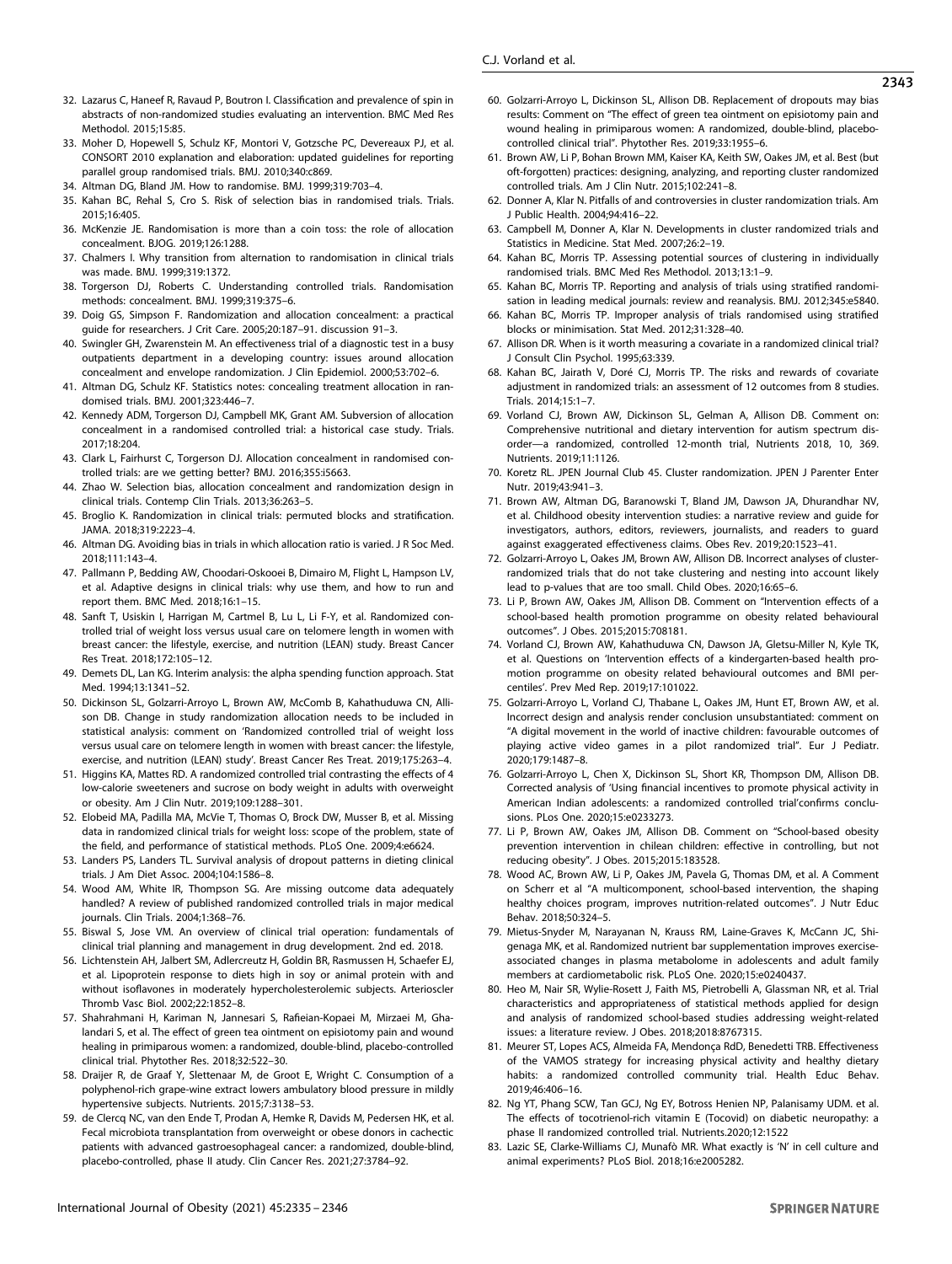- <span id="page-9-0"></span>84. George BJ, Beasley TM, Brown AW, Dawson J, Dimova R, Divers J, et al. Common scientific and statistical errors in obesity research. Obesity (Silver Spring). 2016;24:781–90.
- 85. Bland JM, Altman DG. Comparisons against baseline within randomised groups are often used and can be highly misleading. Trials. 2011;12:264.
- 86. Vorland CJ, Kyle TK, Brown AW. Comparisons of within-group instead of between-group affect the conclusions. Comment on: "Changes in weight and substrate oxidation in overweight adults following isomaltulose intake during a 12-week weight loss intervention: a randomized, double-blind, controlled trial". Nutrients 2019, 11 (10), 2367. Nutrients. 2020;12:2335.
- 87. Bland JM, Altman DG. Best (but oft forgotten) practices: testing for treatment effects in randomized trials by separate analyses of changes from baseline in each group is a misleading approach. Am J Clin Nutr. 2015;102:991–4.
- 88. Kroeger CM, Brown AW, Allison DB. Differences in Nominal Significance (DINS) Error leads to invalid conclusions: Letter regarding, "Diet enriched with fresh coconut decreases blood glucose levels and body weight in normal adults". J Complement Integr Med. 2019;16:2.
- 89. Koretz RL. JPEN Journal Club 40. Differences in nominal significance. JPEN J Parenter Enter Nutr. 2019;43:311.
- 90. Dickinson SL, Brown AW, Mehta T, Heymsfield SB, Ebbeling CB, Ludwig DS, et al. Incorrect analyses were used in "Different enteral nutrition formulas have no effect on glucose homeostasis but on diet-induced thermogenesis in critically ill medical patients: a randomized controlled trial" and corrected analyses are requested. Eur J Clin Nutr. 2019;73:152–3.
- 91. Brown AW, Allison DB. Letter to the Editor and Response Letter to the Editor and Author Response of assessment of a health promotion model on obese turkish children. The Journal of Nursing Research, 25, 436-446. J Nurs Res. 2018;26:373–4.
- 92. Kaiser KA, George BJ, Allison DB. Re: Errors in Zhao et al (2015), Impact of enteral nutrition on energy metabolism in patients with Crohn's disease. World J Gastroenterol. 2016;22:2867.
- 93. Allison DB, Brown AW, George BJ, Kaiser KA. Reproducibility: a tragedy of errors. Nature. 2016;530:27–9.
- 94. Dawson JA, Brown AW, Allison DB. The stated conclusions are contradicted by the data, based on inappropriate statistics, and should be corrected: Comment on "Intervention for childhood obesity based on parents only or parents and child compared with follow-up alone". Pediatr Obes. 2018;13:656.
- 95. Allison D. The conclusions are unsupported by the data, are based on invalid analyses, are incorrect, and should be corrected: Letter regarding "Sleep quality and body composition variations in obese male adults after 14 weeks of yoga intervention: a randomized controlled trial". Int J Yoga. 2018;11:83–4.
- 96. Dimova RB, Allison DB. Inappropriate statistical method in a parallel-group randomized controlled trial results in unsubstantiated conclusions. Nutr J. 2015;15:58.
- 97. Dickinson SL, Foote G, Allison DB. Commentary: studying a possible placebo effect of an imaginary low-calorie diet. Front Psychiatry. 2020;11:329.
- 98. Vorland CJ, Mestre LM, Mendis SS, Brown AW. Within-group comparisons led to unsubstantiated conclusions in "Low-phytate wholegrain bread instead of highphytate wholegrain bread in a total diet context did not improve iron status of healthy Swedish females: a 12-week, randomized, parallel-design intervention study". Eur J Nutr. 2020;59:2813–4.
- 99. Peos J, Brown AW, Vorland CJ, Allison DB, Sainsbury A. Contrary to the conclusions stated in the paper, only dry fat-free mass was different between groups upon reanalysis. Comment on: "Intermittent energy restriction attenuates the loss of fat-free mass in resistance trained individuals. a randomized controlled trial". J Funct Morphol Kinesiol. 2020;5:85.
- 100. Eckert I. Letter to the editor: Inadequate statistical inferences in the randomized clinical trial by Canheta et al. Clin Nutr. 2021;40:338.
- 101. Vorland CJ, Foote G, Dickinson SL, Mayo-Wilson E, Allison DB, Brown AW. Letter to the Editor Medicine Correspondence. Blog2020. [https://journals.lww.com/](https://journals.lww.com/md-journal/Blog/MedicineCorrespondenceBlog/pages/post.aspx?PostID=126) [md-journal/Blog/MedicineCorrespondenceBlog/pages/post.aspx?PostID](https://journals.lww.com/md-journal/Blog/MedicineCorrespondenceBlog/pages/post.aspx?PostID=126)=126.
- 102. Sainani K. Misleading comparisons: the fallacy of comparing statistical significance. PM R. 2010;2:559–62.
- 103. Allison DB, Antoine LH, George BJ. Incorrect statistical method in parallel-groups RCT led to unsubstantiated conclusions. Lipids Health Dis. 2016;15:1–5.
- 104. Tierney JF, Vale C, Riley R, Smith CT, Stewart L, Clarke M, et al. Individual participant data (IPD) meta-analyses of randomised controlled trials: guidance on their use. PLos Med. 2015;12:e1001855.
- 105. Fisher D, Copas A, Tierney J, Parmar M. A critical review of methods for the assessment of patient-level interactions in individual participant data metaanalysis of randomized trials, and guidance for practitioners. J Clin Epidemiol. 2011;64:949–67.
- 106. Jayawardene WP, Brown AW, Dawson JA, Kahathuduwa CN, McComb B, Allison DB. Conditioning on "study" is essential for valid inference when combining individual data from multiple randomized controlled trials: a comment on Reesor et al's School-based weight management program curbs summer

weight gain among low-income Hispanic middle school students. J Sch Health. 2019;89(1):59–67. J Sch Health. 2019;89:515–8.

- 107. Li P, Stuart EA. Best (but oft-forgotten) practices: missing data methods in randomized controlled nutrition trials. Am J Clin Nutr. 2019;109:504–8.
- 108. Lachin JM. Statistical considerations in the intent-to-treat principle. Control Clin Trials. 2000;21:167–89.
- 109. Powney M, Williamson P, Kirkham J, Kolamunnage-Dona R. A review of the handling of missing longitudinal outcome data in clinical trials. Trials. 2014;15:237.
- 110. Hoppe M, Ross AB, Svelander C, Sandberg AS, Hulthen L. Reply to the comments by Vorland et al. on our paper: "low-phytate wholegrain bread instead of highphytate wholegrain bread in a total diet context did not improve iron status of healthy Swedish females: a 12-week, randomized, parallel-design intervention study". Eur J Nutr. 2020;59:2815–7.
- 111. Khodabakhshi A, Akbari ME, Mirzaei HR, Seyfried TN, Kalamian M, Davoodi SH. Effects of Ketogenic metabolic therapy on patients with breast cancer: a randomized controlled clinical trial. Clin Nutr. 2021;40:751–8.
- 112. Hollis S, Campbell F. What is meant by intention to treat analysis? Survey of published randomised controlled trials. BMJ. 1999;319:670–4.
- 113. Morris TP, Kahan BC, White IR. Choosing sensitivity analyses for randomised trials: principles. BMC Med Res Methodol. 2014;14:1–5.
- 114. ICH Expert Working Group. Addendum on estimands and sensitivity analysis in clinical trials to the guideline on statistical principles for clinical trials; E9(R1) 2019. https://database.ich.org/sites/default/fi[les/E9-R1\\_Step4\\_Guideline\\_2019\\_1203.pdf](https://database.ich.org/sites/default/files/E9-R1_Step4_Guideline_2019_1203.pdf).
- 115. Gupta SK. Intention-to-treat concept: a review. Perspect Clin Res. 2011;2:109.
- 116. Lichtenstein AH, Petersen K, Barger K, Hansen KE, Anderson CA, Baer DJ, et al. Perspective: design and conduct of human nutrition randomized controlled trials. Adv Nutr. 2021;12:4–20.
- 117. Gadbury G, Coffey C, Allison D. Modern statistical methods for handling missing repeated measurements in obesity trial data: beyond LOCF. Obes Rev. 2003;4:175–84.
- 118. Veberke G, Molenberghs G, Bijnens L, Shaw D. Linear mixed models in practice. New York: Springer; 1997.
- 119. Linero AR, Daniels MJ. Bayesian approaches for missing not at random outcome data: the role of identifying restrictions. Statist Sci. 2018;33:198.
- 120. Schulz KF, Altman DG, Moher D. CONSORT 2010 statement: updated guidelines for reporting parallel group randomised trials. BMC Med. 2010;8:18.
- 121. Percie du Sert N, Hurst V, Ahluwalia A, Alam S, Avey MT, Baker M, et al. The ARRIVE guidelines 2.0: updated guidelines for reporting animal research. J Cereb Blood Flow Metab. 2020;40:1769–77.
- 122. Enhancing the QUAlity and Transparency Of health Research. [https://www.](https://www.equator-network.org/) [equator-network.org/](https://www.equator-network.org/).
- 123. Altman DG, Simera I. Responsible reporting of health research studies: transparent, complete, accurate and timely. J Antimicrob Chemother. 2010;65:1–3.
- 124. Dechartres A, Trinquart L, Atal I, Moher D, Dickersin K, Boutron I, et al. Evolution of poor reporting and inadequate methods over time in 20 920 randomised controlled trials included in Cochrane reviews: research on research study. BMJ. 2017;357:j2490.
- 125. Kilkenny C, Parsons N, Kadyszewski E, Festing MF, Cuthill IC, Fry D, et al. Survey of the quality of experimental design, statistical analysis and reporting of research using animals. PLoS One. 2009;4:e7824.
- 126. Kahathuduwa CN, Allison DB. Letter to the editor: Insufficient reporting of randomization procedures and unexplained unequal allocation: a commentary on "Dairy-based and energy-enriched berry-based snacks improve or maintain nutritional and functional status in older people in home care. J Nutr Health Aging. 2019;23:396.
- 127. Nykänen I. Insufficient reporting of randomization procedures and unexplained unequal allocation: a commentary on "Dairy-based and energy-enriched berrybased snacks improve or maintain nutritional and functional status in older people in home care". J Nutr Health Aging. 2019;23:397.
- 128. Vorland CJ, Brown AW, Dickinson SL, Gelman A, Allison DB. The implementation of randomization requires corrected analyses. Comment on "Comprehensive nutritional and dietary intervention for autism spectrum disorder—a randomized, controlled 12-month trial, Nutrients 2018, 10, 369". Nutrients. 2019;11:1126.
- 129. Tekwe CD, Allison DB. Randomization by cluster, but analysis by individual without accommodating clustering in the analysis is incorrect: comment. Ann Behav Med. 2020;54:139.
- 130. Morgan PJ, Young MD, Barnes AT, Eather N, Pollock ER, Lubans DR. Correction that the analyses were adjusted for clustering: a response to Tekwe et al. Ann Behav Med. 2020;54:140.
- 131. Barnard ND, Levin SM, Gloede L, Flores R. Turning the waiting room into a classroom: weekly classes using a vegan or a portion-controlled eating plan improve diabetes control in a randomized translational study. J Acad Nutr Diet. 2018;118:1072–9.
- 132. Erratum. J Acad Nutr Diet. 2019;119:1391–3.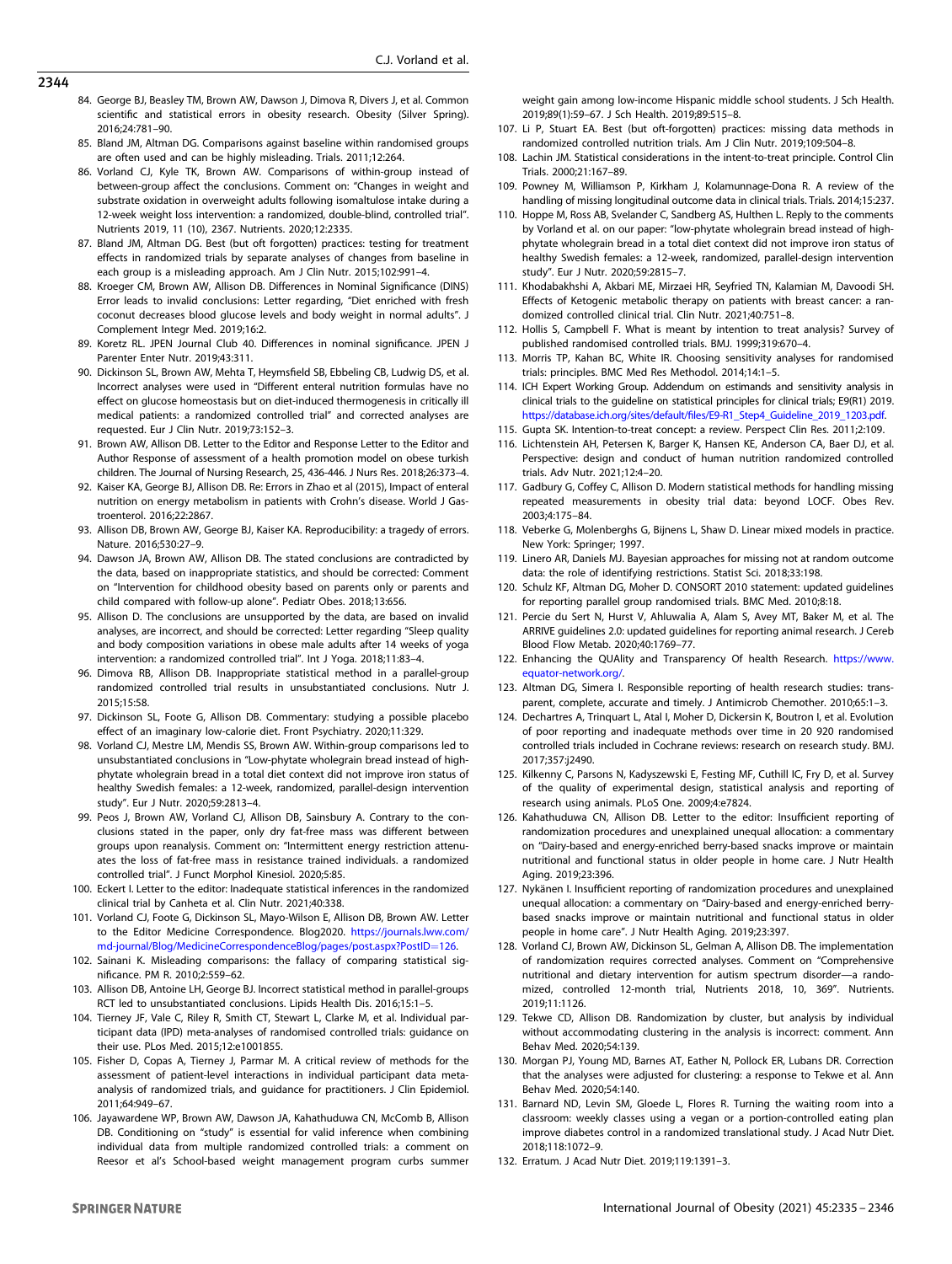- <span id="page-10-0"></span>133. Douglas SM, Byers AW, Leidy HJ. Habitual breakfast patterns do not influence appetite and satiety responses in normal vs. high-protein breakfasts in overweight adolescent girls. Nutrients. 2019;11:1223.
- 134. Dalenberg JR, Patel BP, Denis R, Veldhuizen MG, Nakamura Y, Vinke PC, et al. Short-term consumption of sucralose with, but not without, carbohydrate impairs neural and metabolic sensitivity to sugar in humans. Cell Metab. 2020;31:493–502 e7.
- 135. Quin C, Erland BM, Loeppky JL, Gibson DL. Omega-3 polyunsaturated fatty acid supplementation during the pre and post-natal period: a meta-analysis and systematic review of randomized and semi-randomized controlled trials. J Nutr Intermed Metab. 2016;5:34–54.
- 136. Folkvord F, Anschütz D, Geurts M. Watching TV cooking programs: effects on actual food intake among children. J Nutr Educ Behav. 2020;52:3–9.
- 137. Zwilling CE, Strang A, Anderson E, Jurcsisn J, Johnson E, Das T, et al. Enhanced physical and cognitive performance in active duty Airmen: evidence from a randomized multimodal physical fitness and nutritional intervention. Sci Rep. 2020;10:1–13.
- 138. Altman DG. Comparability of randomised groups. J R Stat Soc Series D. 1985;34:125–36.
- 139. Senn S. Testing for baseline balance in clinical trials. Stat Med. 1994;13:1715–26.
- 140. Kraus WE, Bhapkar M, Huffman KM, Pieper CF, Das SK, Redman LM, et al. 2 years of calorie restriction and cardiometabolic risk (CALERIE): exploratory outcomes of a multicentre, phase 2, randomised controlled trial. Lancet Diabetes Endocrinol. 2019;7:673–83.
- 141. O'Connor A. Cutting 300 calories a day shows health benefits. 2019. [https://](https://www.nytimes.com/2019/07/16/well/eat/cutting-300-calories-a-day-shows-health-benefits.html) [www.nytimes.com/2019/07/16/well/eat/cutting-300-calories-a-day-shows](https://www.nytimes.com/2019/07/16/well/eat/cutting-300-calories-a-day-shows-health-benefits.html)[health-bene](https://www.nytimes.com/2019/07/16/well/eat/cutting-300-calories-a-day-shows-health-benefits.html)fits.html.
- 142. Hoppe M, Ross AB, Svelander C, Sandberg AS, Hulthen L. Correction to: Lowphytate wholegrain bread instead of high-phytate wholegrain bread in a total diet context did not improve iron status of healthy Swedish females: a 12 week, randomized, parallel-design intervention study. Eur J Nutr. 2020;59:2819–20.
- 143. Hoppe M, Ross AB, Svelander C, Sandberg A-S, Hulthén L. Low-phytate wholegrain bread instead of high-phytate wholegrain bread in a total diet context did not improve iron status of healthy Swedish females: a 12-week, randomized, parallel-design intervention study. Eur J Nutr. 2019;58:853–64.
- 144. Schulz KF, Chalmers I, Hayes RJ, Altman DG. Empirical evidence of bias. Dimensions of methodological quality associated with estimates of treatment effects in controlled trials. JAMA. 1995;273:408–12.
- 145. Hewitt C, Hahn S, Torgerson DJ, Watson J, Bland JM. Adequacy and reporting of allocation concealment: review of recent trials published in four general medical journals. BMJ. 2005;330:1057–8.
- 146. Savović J, Jones HE, Altman DG, Harris RJ, Jüni P, Pildal J, et al. Influence of reported study design characteristics on intervention effect estimates from randomized, controlled trials. Ann Intern Med. 2012;157:429–38.
- 147. Page MJ, Higgins JP, Clayton G, Sterne JA, Hróbjartsson A, Savović J. Empirical evidence of study design biases in randomized trials: systematic review of metaepidemiological studies. PLoS One. 2016;11:e0159267.
- 148. Hirst JA, Howick J, Aronson JK, Roberts N, Perera R, Koshiaris C, et al. The need for randomization in animal trials: an overview of systematic reviews. PLoS One. 2014;9:e98856.
- 149. Peinemann F, Tushabe DA, Kleijnen J. Using multiple types of studies in systematic reviews of health care interventions—a systematic review. PLoS One. 2013;8:e85035.
- 150. National Academies of Sciences, Engineering, and Medicine. Reproducibility and replicability in science. Washington, DC: The National Academies Press; 2019. p. 218.
- 151. Vorland CJ, Brown AW, Ejima K, Mayo-Wilson E, Valdez D, Allison DB. Toward fulfilling the aspirational goal of science as self-correcting: a call for editorial courage and diligence for error correction. Eur J Clin Invest. 2020;50:e13190.
- 152. Brown AW, Kaiser KA, Allison DB. Issues with data and analyses: errors, underlying themes, and potential solutions. Proc Natl Acad Sci USA. 2018;115:2563–70.
- 153. Retraction Statement. LA sprouts randomized controlled nutrition, cooking and gardening program reduces obesity and metabolic risk in Latino youth. Obesity (Silver Spring). 2015;23:2522.
- 154. The effect of vitamin D supplementation on inflammatory and hemostatic markers and disease activity in patients with systemic lupus erythematosus: a randomized placebo-controlled trial. J Rheumatol. 2018;45:1713.
- 155. Estruch R, Ros E, Salas-Salvadó J, Covas M-I, Corella D, Arós F, et al. Retraction and republication: primary prevention of cardiovascular disease with a Mediterranean diet. N Engl J Med. 2013;368:1279–90.
- 156. Kroeger CM, Brown AW, Allison DB. Unsubstantiated conclusions in randomized controlled trial of bingeeating program due to Differences in Nominal Significance (DINS) Error. [https://pubpeer.com/publications/](https://pubpeer.com/publications/3596ABE0460E074A8FA5063606FFAB) [3596ABE0460E074A8FA5063606FFAB](https://pubpeer.com/publications/3596ABE0460E074A8FA5063606FFAB).
- 157. Zhang J, Wei Y, Allison DB. Comment on: "Chronic exposure to air pollution particles increases the risk ofobesity and metabolic syndrome: findings from a natural experiment in Beijing". [https://hypothes.is/a/AQKsEg1lEeiymitN4n0bQQ.](http://hypothes.is/a/AQKsEg1lEeiymitN4n0bQQ)
- 158. Hannon BA, Oakes JM, Allison DB. Alternating assignment was incorrectly labeled as randomization. J Alzheimers Dis. 2019;62:1767–75.
- 159. Ito N, Saito H, Seki S, Ueda F, Asada T. Effects of composite supplement containing astaxanthin and sesamin on cognitive functions in people with mild cognitive impairment: a randomized, double-blind, placebo-controlled trial. J Alzheimers Dis. 2018;62:1767–75.
- 160. Rae P, Robb P. Megaloblastic anaemia of pregnancy: a clinical and laboratory study with particular reference to the total and labile serum folate levels. J Clin Pathol. 1970;23:379–91.
- 161. Griffen WO Jr, Young VL, Stevenson CC. A prospective comparison of gastric and jejunoileal bypass procedures for morbid obesity. Surg Obes Relat Dis. 2005;1:163–72.
- 162. Lang TA, Secic M. How to report statistics in medicine: annotated guidelines for authors, editors, and reviewers. Philadelphia, PA: ACP Press; 2006.
- 163. Altman DG. Randomisation. BMJ. 1991;302:1481.

#### ACKNOWLEDGEMENTS

We thank Zad Rafi for insightful feedback on an earlier draft and Jennifer Holmes for editing our manuscript.

#### AUTHOR CONTRIBUTIONS

Conceptualization, D.B.A.; writing - original draft preparation & review and editing, all authors. All authors haveread and agreed to the published version of the manuscript.

# FUNDING

CJV is supported in part by the Gordon and Betty Moore Foundation. DBA and AWB are supported in part by NIH grants R25HL124208 and R25DK099080. SBH is supported in part by National Institutes of Health NORC Center Grants P30DK072476, Pennington/Louisiana and P30DK040561, Harvard. CDT research is supported by National Cancer Institute Supplemental Award Number U01-CA057030-29S2. Other authors received no specific funding for this work. The opinions expressed are those of the authors and do not necessarily represent those of the NIH or any other organization.

#### COMPETING INTERESTS

In the 36 months prior to the initial submission, DBA has received personal payments or promises for the same from: American Society for Nutrition; Alkermes, Inc.; American Statistical Association; Biofortis; California Walnut Commission; Clark Hill PLC; Columbia University; Fish & Richardson, P.C.; Frontiers Publishing; Gelesis; Henry Stewart Talks; IKEA; Indiana University; Arnold Ventures (formerly the Laura and John Arnold Foundation); Johns Hopkins University; Law Offices of Ronald Marron; MD Anderson Cancer Center; Medical College of Wisconsin; National Institutes of Health (NIH); Medpace; National Academies of Science; Sage Publishing; The Obesity Society; Sports Research Corp.; The Elements Agency, LLC; Tomasik, Kotin & Kasserman LLC; University of Alabama at Birmingham; University of Miami; Nestle; WW (formerly Weight Watchers International, LLC). Donations to a foundation have been made on his behalf by the Northarvest Bean Growers Association. DBA was previously a member (unpaid) of the International Life Sciences Institute North America Board of Trustees. In the last 36 months prior to the initial submission, AWB has received travel expenses from University of Louisville; speaking fees from Kentuckiana Health Collaborative, Purdue University, and Rippe Lifestyle Institute, Inc.; consulting fees from Epigeum (Oxford University Press), LA NORC, and Pennington Biomedical Research Center. The institution of DBA, AWB, CJV, SLD, and LG-A, Indiana University, has received funds to support their research or educational activities from: NIH; USDA; Soleno Therapeutics; National Cattlemen's Beef Association; Eli Lilly and Co.; Reckitt Benckiser Group PLC; Alliance for Potato Research and Education; American Federation for Aging Research; Dairy Management Inc; Arnold Ventures; the Gordon and Betty Moore Foundation; the Alfred P. Sloan Foundation; Indiana CTSI, and numerous other for-profit and non-profit organizations to support the work of the School of Public Health and the university more broadly. BAH is an employee of Abbott Nutrition in Columbus, OH. SBH is on the Medical Advisory Board of Medifast Corporation. Other authors declare no competing interests.